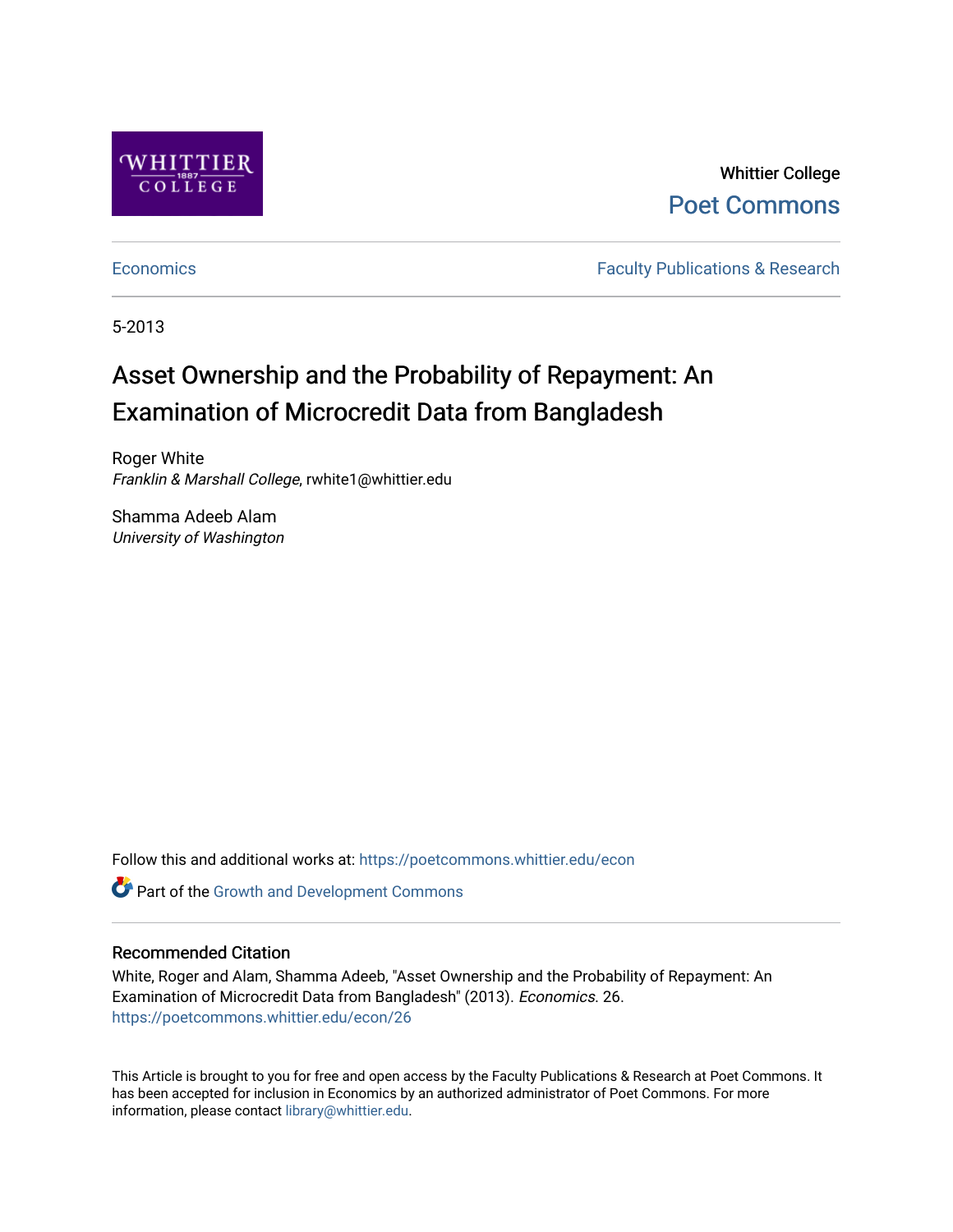## **Asset Ownership and Microloan Repayment: Examining Data from Bangladesh**

Roger White and Shamma Adeeb Alam<sup>\*</sup>

*Employing data for 34,255 loans made by the Bangladesh Rural Advancement Committee (BRAC) to 12,455 repeat borrowers during the 2002-6 period, this article examines the relationship between borrowers' asset holdings and microloan repayment. Estimating a series of binomial probit specifications, it finds a positive relationship between land ownership and loan repayment; however, taken collectively, ownership of non-land assets diminishes the likelihood of repayment. Influences of specific assets on repayment probabilities vary across asset types: ownership of land, corrugated tin houses, vans and rickshaws increases the likelihood of repayment, while ownership of sewing machines, televisions, radios and bicycles corresponds with a decreased repayment probability.* 

Key words: Bangladesh, BRAC, microfinance, probit, repayment

#### **Introduction**  $\mathbf{1}$

 $\overline{a}$ 

As microfinance has emerged, in recent decades, as one of the most effective, flexible and innovative tools in the fight against poverty, loan recovery has remained vital for the sustainability of microfinance institutions (MFIs). When determining who is and is not creditworthy, MFIs regularly collect information on potential borrowers' asset holdings, the implication being that a borrower in possession of more assets is thought to be less risky relative to a comparable individual with fewer assets. Employing data collected from the Bangladesh Rural Advancement Committee (BRAC), this article considers the extent to which asset holdings matter for successful loan repayment. It also considers possible variations across asset types in terms of their respective influences on loan repayment.

Although the literature examines many aspects of microfinance, including the determinants of loan repayment or default, to our knowledge this is the first study that considers the holdings of specific asset types as determinants of microloan repayment.<sup>1</sup> Godquin (2004) examines the influences of productive and non-productive assets, generally, on loan repayment but does not consider the influences of specific asset types. In

<sup>\*&</sup>lt;br>Respectively, Associate Professor of Economics, Department of Economics, Franklin and Marshall College, 415 Harrisburg Pike, Lancaster, PA 17603 USA (roger.white@fandm.edu) and Department of Economics, University of Washington.

<sup>1.</sup> Godquin (2004) provides an excellent review of the related literature. A separate literature considers the impact of microcredit on borrowers. See, for example, Pitt and Khandker (1998), Morduch (1999), Zaman (1999), Mosley (2001), McKernan (2002), Madajewicz (2004) and Khandker (2005). Yet another strand of the literature concentrates on the properties of joint liability contracts and group behaviour: see Ghatak (1999), Paxton et al. (2000), Bisin and Guiatoli (2004), Katchova et al. (2006), Ahlin and Townsend (2007) and Karlan (2007).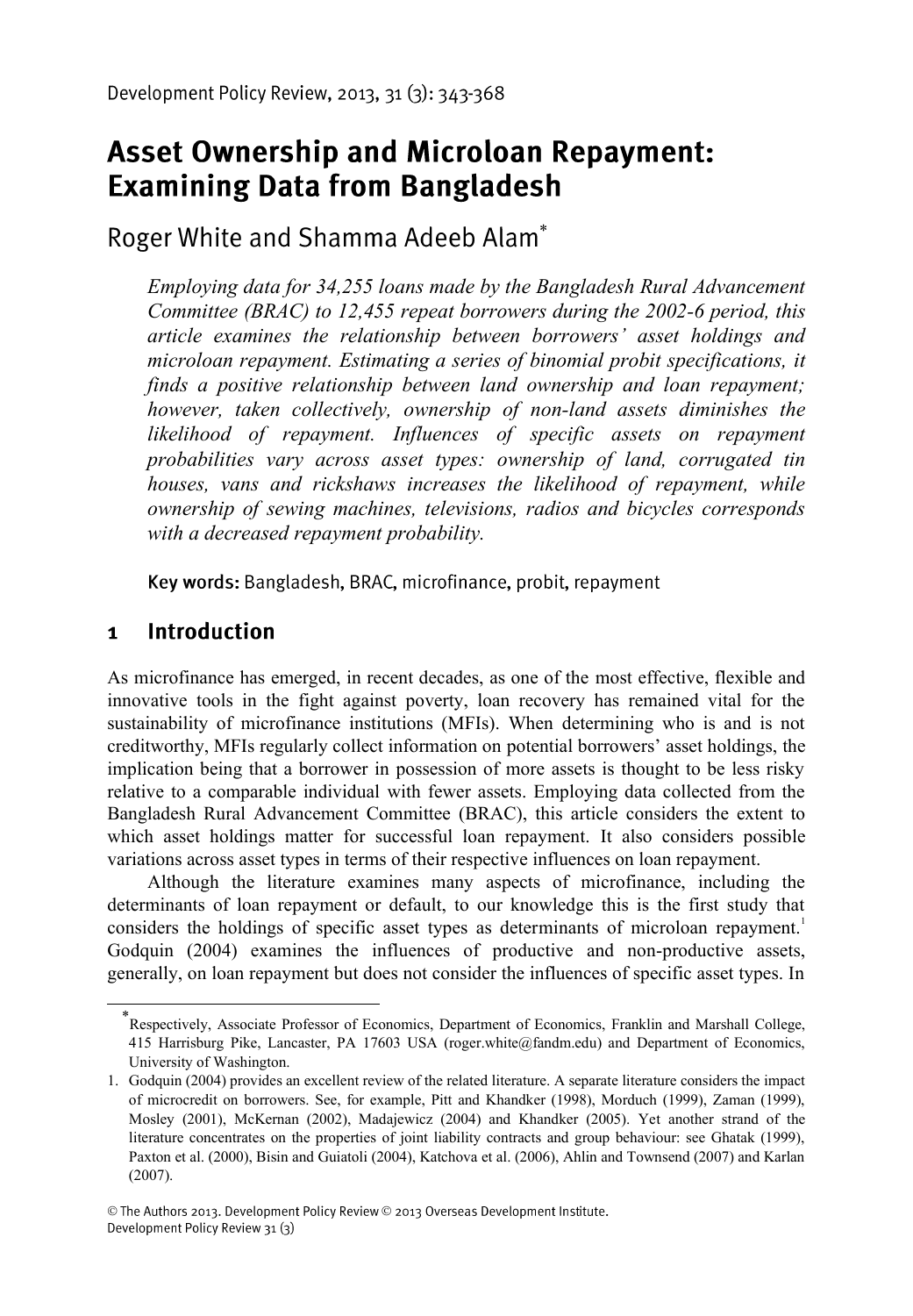evaluating the relationship between specific assets and loan repayment, we provide valuable information that adds to the collective knowledge regarding microloan repayment. Such information may increase lending efficiency and have a positive effect on repayment rates, thus promoting the sustainability and, potentially, the scale and scope of microcredit.

A common microfinance practice is for loan officers to speak with a potential borrower's neighbours, relatives and friends to help gauge the individual's creditworthiness. That applicants are also asked to report asset holdings suggests that lenders consider assets to be an important determinant of loan repayment. Higher asset values may indicate a borrower's past financial success or their productivity. Likewise, greater asset holdings may foster a higher likelihood of loan repayment if borrowers can liquidate their assets, if/when necessary, to meet repayment obligations. Finally, a borrower's assets may signal the wealth or income of extended family – a valuable potential source of funds for the borrower to draw upon, if necessary. However, higher asset holdings may also reflect a higher marginal propensity to consume and a diminished capacity to repay a loan. Similarly, loan repayment may be hindered if higher asset holdings are indicative of a high discount rate and corresponding low savings. As differences in the composition of assets held may reflect variation in entrepreneurial talents across borrowers and, thus, differences in borrowers' abilities to repay loans, the seemingly intuitive relationship between asset holdings and the probability of successful loan repayment may be less straightforward than one might expect and, accordingly, remains an open empirical question.

As well as inquiring about asset holdings, the BRAC membership application asks borrowers to divulge general household and demographic information. In surveying BRAC area offices, we collected data from the membership applications of a random sample of borrowers. In addition to information regarding asset holdings, the data include borrower demographics and household characteristics. To complete our data set, we matched these data to the corresponding borrowers' loan information and monthly repayment histories, which were obtained from BRAC's main office. Our data represent 34,255 loans taken by 12,455 repeat borrowers during the 2002-6 period. To discern the influence of asset holdings on repayment likelihoods, we estimate a series of binomial probit specifications: regressing a dichotomous dependent variable that represents successful loan repayment on a set of explanatory variables that includes measures of asset holdings as well as additional control variables. As our data include only loans made to those individuals who have been considered creditworthy, we effectively consider whether asset holdings affect the likelihood of repayment among borrowers who hold assets at or in excess of a threshold deemed acceptable by the lender.

Our analysis yields interesting results and relationships. We find that ownership of land is positively correlated with successful loan repayment; however, ownership of nonland assets, taken in total, is negatively related with the probability of repayment. In addition, we find considerable heterogeneity across asset types in terms of their influences on repayment probabilities. Broadly speaking, ownership of assets that signal wealth or status (specifically, land and houses) and of other assets that are likely to generate income (vans and rickshaws) corresponds with an increased probability of loan repayment. Ownership of assets that are less likely to generate income (televisions, radios and bicycles and furniture/household items) is negatively related with loan repayment. We also find that

© The Authors 2013. Development Policy Review © 2013 Overseas Development Institute.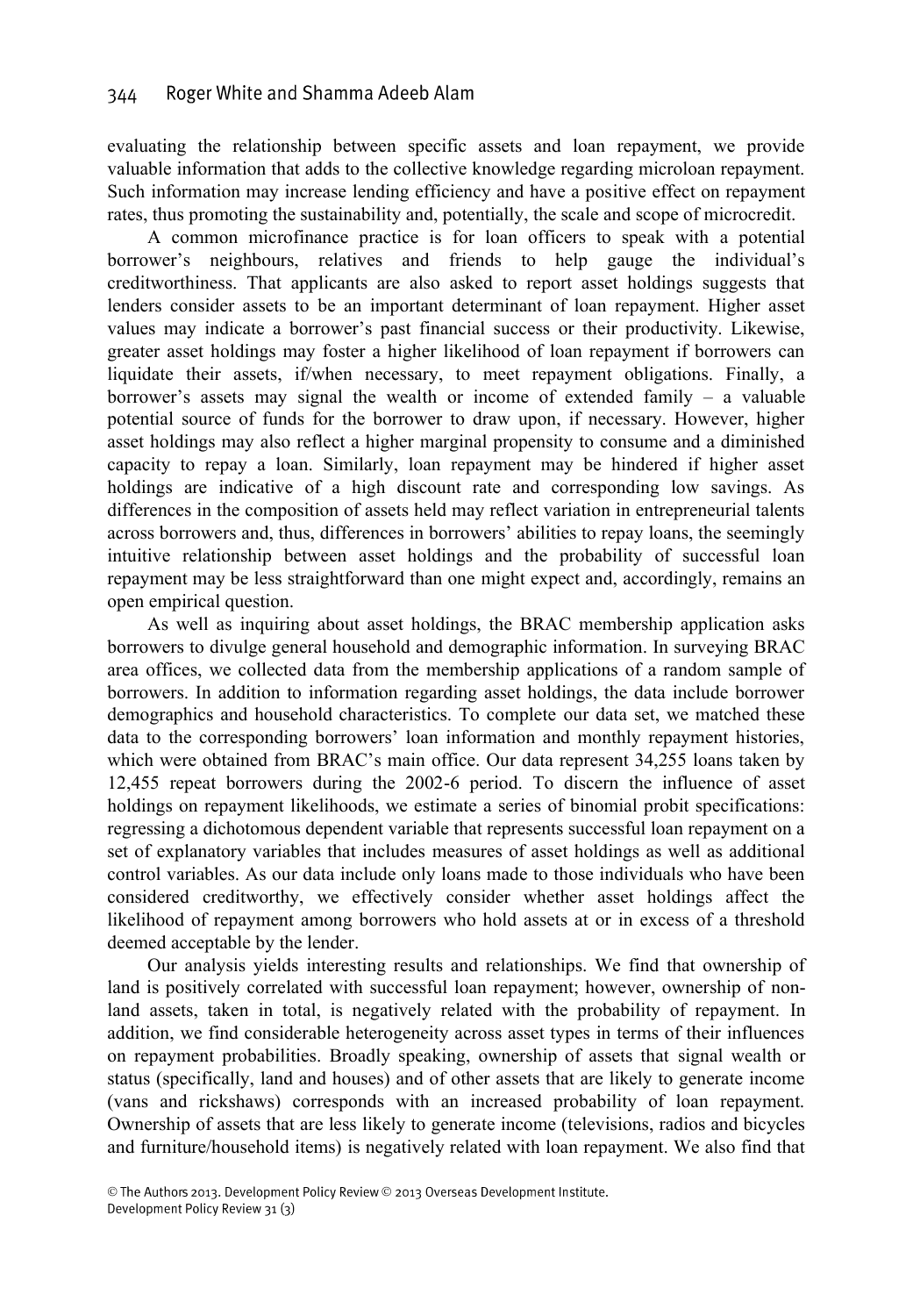a number of assets (cows, goats and lambs, and cow-pulled vehicles) are generally unrelated to the likelihood of loan repayment. While we report significant relationships between assets and repayment, we find that the overall influence of assets on loan repayment is not particularly great. When discussing our results in detail, we offer plausible explanations for our findings.

Considering that, in addition to asset holdings, personal and/or family characteristics may affect a borrower's repayment performance, we control for several related factors. We find the likelihood that a loan will be repaid is higher if the borrower has taken more loans in the past. As one may expect, borrowers who make advance payments during the repayment period are more likely to repay their loans, while loans taken by borrowers who periodically miss payments are more likely to end in default. Similarly, older borrowers and households with more income-earning members have higher repayment probabilities, while households with more members in total have lower repayment probabilities. Our findings have important policy implications for MFIs and can be used to improve the processes by which borrowers are screened and loans are approved.

This article proceeds as follows. Section 2 describes the data. Section 3 explains our empirical methodology and presents the specific hypotheses to be tested. Estimation results are presented and discussed in Section 4, and Section 5 concludes.

#### Data sources, borrower information and repayment histories  $\overline{\mathbf{2}}$

Before discussing the data in detail, it may be instructive to introduce BRAC and briefly summarise its lending process. BRAC employs more than 100,000 individuals who provide the poor with services related to education, health care, social development and legal assistance. As such, it is one of the largest non-governmental organisations in the world. The scale and scope of BRAC's lending are on a par with those of the Grameen Bank, making it one of the largest MFIs. BRAC's microfinance programme targets women, offers loans without requiring collateral, and uses a group lending mechanism to promote repayment.<sup>2</sup> While BRAC has three tiers in its microfinance programme, our data are from the programme that targets the poorest segment of the population. This programme, known as Dabi, comprises 89% of all BRAC borrowers and generally offers loans up to 30,000 Taka (BDT) – an amount roughly equivalent to US\$440.

When beginning work in a new area, BRAC completes a series of village-specific household surveys. These identify the poorest one-half of households in each village. The members of these households, if not members of another MFI, are potential BRAC programme participants. As programme sustainability is very important, people with at least some minimum level of assets are considered for the microfinance programme, while the absolutely destitute – who tend to be landless – are considered for a development programme known as the Targeted Ultra Poor (TUP) programme. The TUP programme provides grants to eligible individuals until they have sufficient assets to become eligible for the microfinance programme. Therefore, since the landless are typically considered more risky as compared with borrowers who do own land and, thus, often are eligible for the TUP programme, a very small fraction of the individuals to whom BRAC lends are landless (only 5.5% in our sample).

 $\overline{a}$ 

<sup>2.</sup> For more detailed information relating to BRAC and its programmes, visit www.brac.net.

<sup>©</sup> The Authors 2013. Development Policy Review © 2013 Overseas Development Institute. Development Policy Review 31 (3)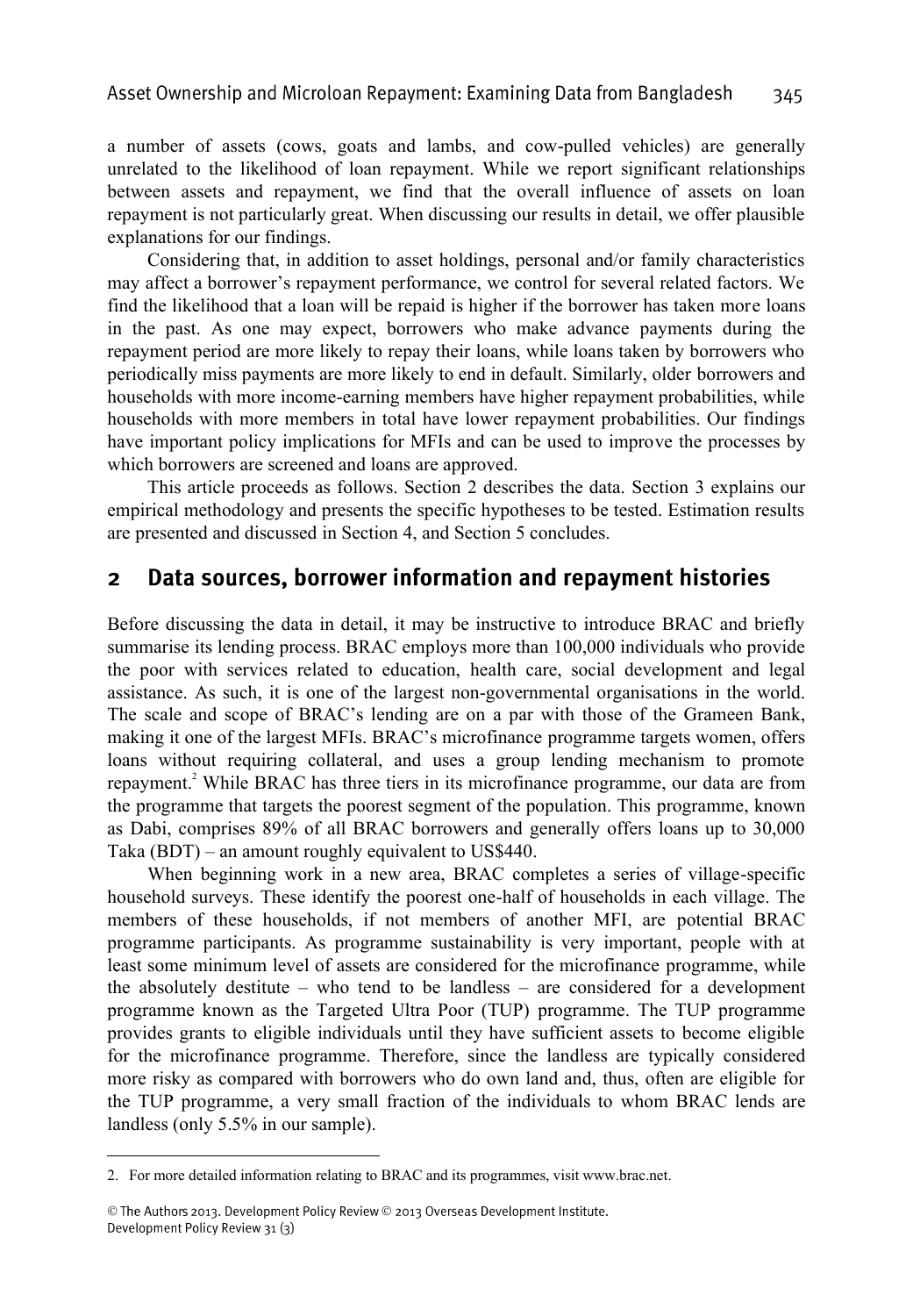Once the microfinance members have been chosen from this population, BRAC creates village organisations (VOs) and assigns a loan officer to each. The VOs consist of three to eight micro-groups, each of which has a leader and four other members. Thus, each VO has 15 to 40 members. The VO structure is complete when members elect a management committee consisting of a chairwoman, a secretary, a commissioner and two to five ordinary members.

The process of taking a loan begins with a micro-group member informing her group leader of her desire to borrow. The group leader then proposes the loan at a VO meeting, and the proposal is either accepted or rejected through a voice vote. If accepted, then either the chairwoman or the secretary informs the BRAC loan officer of the decision. The loan officer then completes a loan request form and a loan contract and takes the signatures of the potential borrower, micro-group leader, and the chairwoman or secretary. The loan officer then reviews the loan proposal and request form and delivers a preliminary decision favouring or opposing the loan. If the loan officer is in favour of the proposal, he forwards it, along with the request form and contract, to a BRAC accountant who examines the borrower's request form and previous loan information before sending the forms to the BRAC area office manager for formal approval. The area office manager reviews the loan documents with his staff during their weekly office meeting and, if the loan is formally approved, decides when the funds will be disbursed. Following formal approval, the loan officer informs the borrower of the loan disbursement date. On the given date, the borrower visits the BRAC area office, signs the loan disbursement sheet and loan contract, and the loan is then disbursed by the accounting division.

### 2.1 Survey methodology

 $\overline{a}$ 

As already mentioned, loan-specific data, including complete monthly repayment histories, were obtained from the BRAC main office, plus data relating to borrower demographics, household characteristics and asset holdings through a survey of BRAC area offices.<sup>3</sup> From the borrowers' membership applications, we collected detailed information on the asset holdings of each borrower's household. Specifically, we have information on land owned (in acres) and the number and total value of several non-land assets: corrugated tin houses; cows; goats and lambs; vans and rickshaws; cow-driven vehicles; sewing machines; televisions, radios and bicycles; and other miscellaneous assets (typically furniture and/or household items/appliances). It is important to note that, while household assets may be controlled jointly (perhaps by a husband and wife), or by another member of the household, the lender's expectation regarding loan repayment generally remains the same. If the borrower does not control the assets and default appears likely, then the loan officer may expect the person controlling the assets to come to the borrower's aid. The survey data also indicate the total number of individuals residing in each borrower's household, the number of income-earner members within the household, and the borrower's age and marital status. The monthly loan repayment histories include information on loan value and duration, interest rate, whether any payments were missed or paid in advance, the number of prior

© The Authors 2013. Development Policy Review © 2013 Overseas Development Institute. Development Policy Review 31 (3)

<sup>3.</sup> The survey form constructed for this project, which was translated into Bengali and sent to BRAC area offices, is included in the Appendix.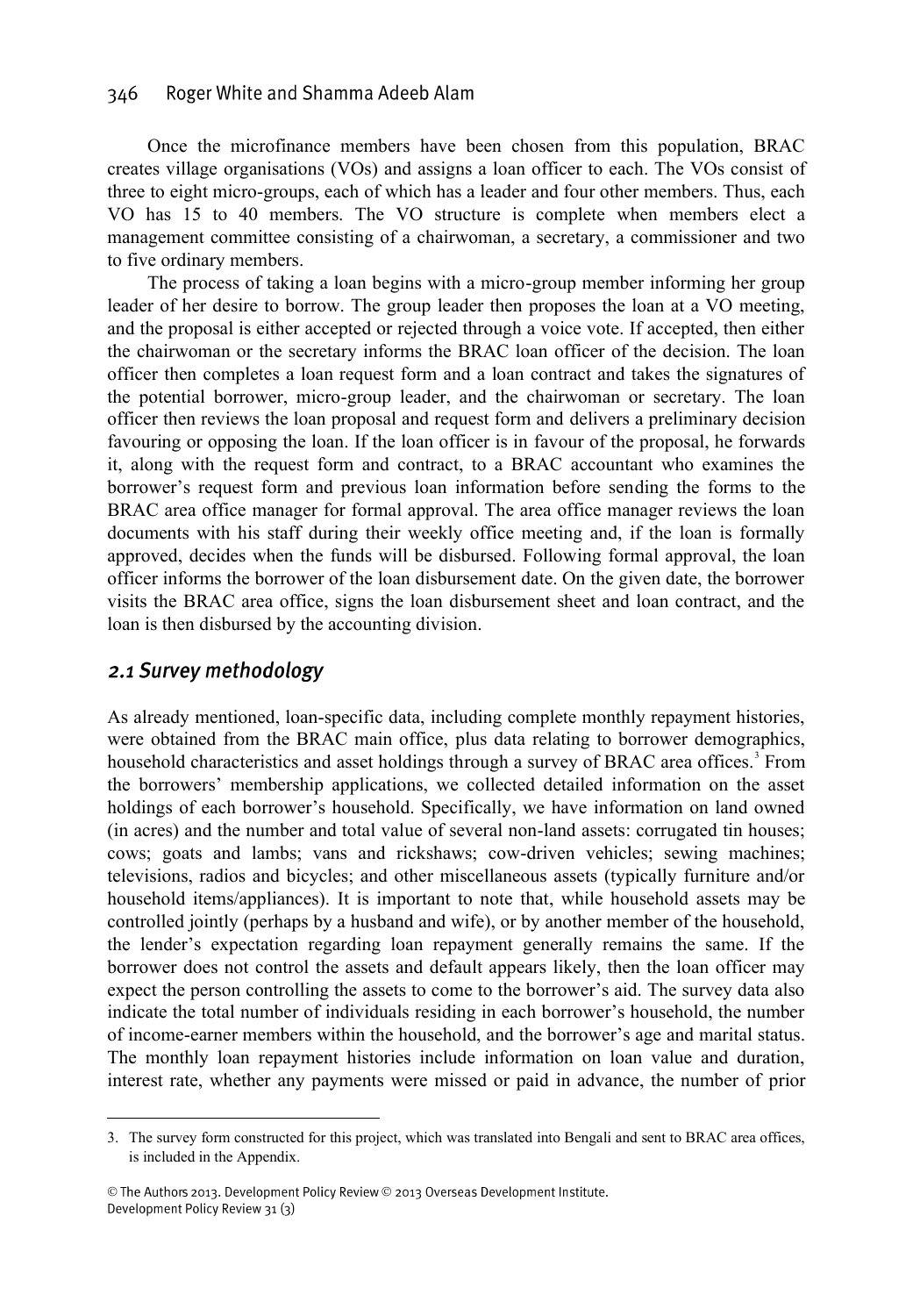loans that each borrower had taken from BRAC, and whether each prior loan was successfully repaid.

To ensure a random sample, data were collected for 50 randomly selected borrowers from each of 280 randomly selected BRAC area offices, thus yielding a sample containing 14,000 borrowers.<sup>4</sup> The level of detail in the data permits examination of the extent to which commonly held assets affect loan repayment. Although a large literature has emerged regarding varying aspects of microfinance, to our knowledge our study is the first to examine asset holdings, in such a degree of detail/specificity, as determinants of microfinance loan repayment.

### 2.2 Descriptive statistics

 $\overline{a}$ 

Table A1 in the Appendix presents descriptive statistics for the full sample of loans and for two sub-samples: loans that were successfully repaid and loans that ended in default. While the loan repayment rate is 96.4%, it should be noted that 1,208 borrowers defaulted on 1,245 of the 33,255 loans in our sample. Thus, the borrower repayment rate is 90.3%. The typical loan value is equal to slightly more than one-half (50.7%) of the corresponding borrower's non-land asset holdings (BDT23,056 or about US\$340). Land is the most commonly-owned asset, with 94.5% of all borrowers holding some amount and the typical loan being taken by a borrower owning 1.04 acres. The most prominent non-land asset is corrugated tin houses, which account for 70% of the value of the typical borrower's nonland asset holdings. A closer inspection of the data reveals that 73.6% of loans are taken by borrowers for whom the value of their corrugated tin houses exceeds the combined value of all other non-land assets. This indicates that the typical loan is taken by a borrower who has low asset holdings relative to their loan value and who lacks diversity in the types of assets held. We also see that it is much more common for borrowers to make advance loan payments (77.8% of loans involved at least one advance payment) as compared with missing at least one payment (16.6%).

With respect to demographic characteristics, nearly all loans (99.4%) were taken by borrowers who were married. The typical loan was taken by a borrower who was 30.8 years old and, although the youngest and oldest borrowers were 15 and 55 years of age respectively, 67.1% of loans were given to borrowers between the ages of 25 and 35. In addition, the typical loan was taken by a member of a household comprising about 4.7 members; of whom roughly 1.2 were income-earners.

Given the high loan repayment rate, it is not surprising to find similarities between the characteristics of the full sample and those of successfully repaid loans. The only significant variations are that successfully repaid loans tend to be smaller in value and have lengthier repayment periods than the typical loan. Also, the borrowers who had taken these loans had taken relatively smaller loans in the past and were more likely to make at least one advance payment. In contrast, when considering loans that end in default, we find that borrowers tend to have non-land asset values and loan values that, on average, are greater than the typical loan. With respect to specific asset types, these loans are taken by borrowers who tend to have less land than the typical borrower and lower values, on

<sup>4.</sup> There are 1,381 area offices across Bangladesh; thus, our sample contains borrowers from roughly one-fifth (20.27%) of all area offices.

<sup>©</sup> The Authors 2013. Development Policy Review © 2013 Overseas Development Institute. Development Policy Review 31 (3)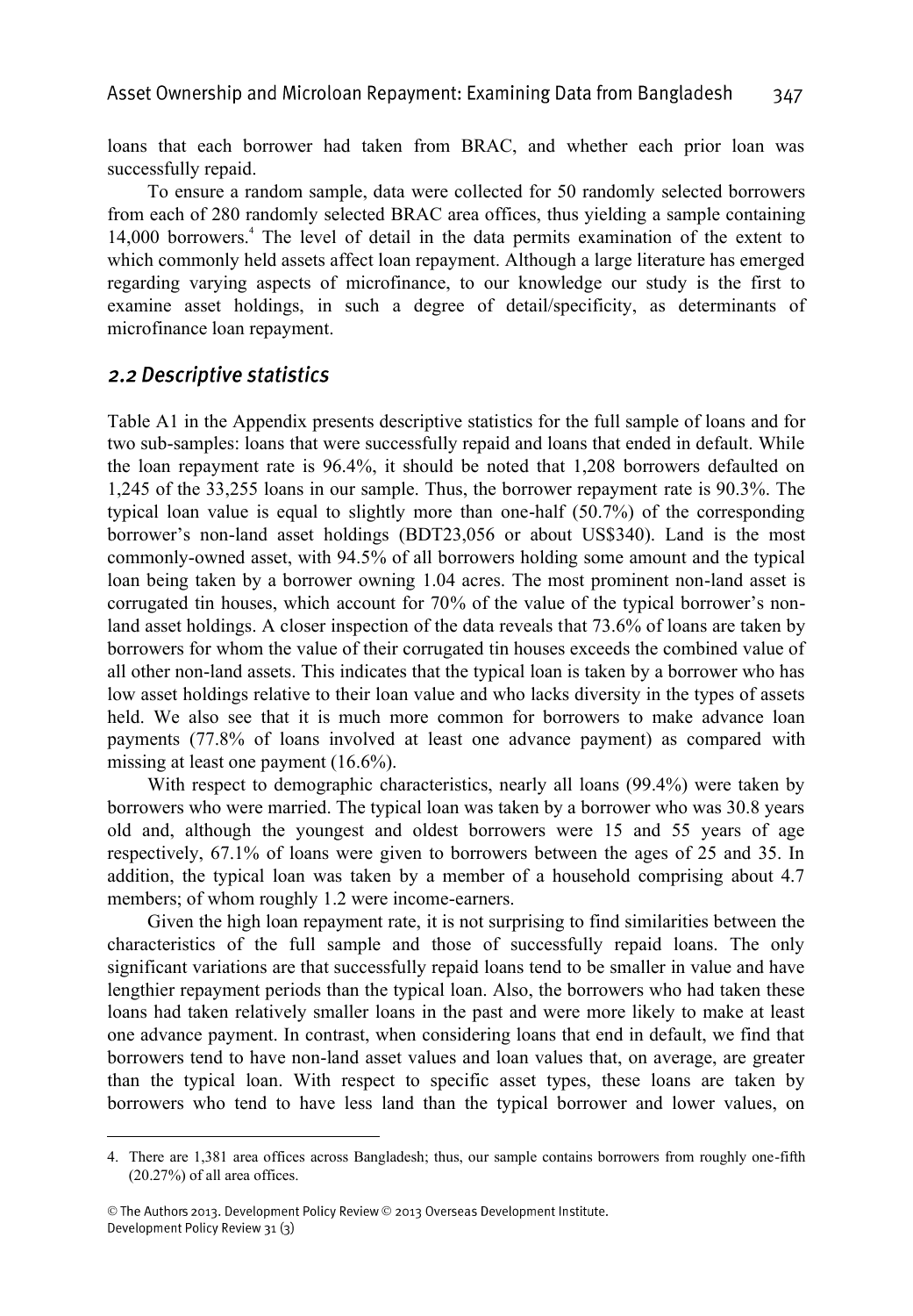average, for goats and lambs and for vans and rickshaws, but higher values for sewing machines, televisions, radios and bicycles, and other miscellaneous assets. These borrowers also have borrowed more times in the past from BRAC, and their average household size is higher than the overall mean. Not surprisingly, these borrowers are more likely to miss payments and less likely to make advance payments.

Table A2 presents a correlation matrix that provides additional useful information. Values presented in column (a) indicate that, while land ownership is positively related to loan repayment, greater total non-land asset values correspond with a decreased likelihood of loan repayment. These relationships and the variation in correlation coefficients between certain non-land asset types and successful loan repayment – specifically that corrugated tin houses, sewing machines, televisions, radios and bicycles, and other miscellaneous assets are negatively correlated with successful loan repayment, while cows, goats and lambs, and vans and rickshaws are positively correlated – suggests that heterogeneity exists across asset types with respect to loan repayment. Further examination reveals that higher values for current and previous loans are strongly and negatively correlated with repayment and that borrowers who have taken more loans in the past are less likely to successfully repay a loan. This may be explained, at least in part, by the positive relationship between the number of prior BRAC loans (row (o)) and the values of current and previous loans (columns (l) and (m), respectively).

#### **Empirical methodology**  $\overline{\mathbf{3}}$

To discern the relationships between our dependent variable, successful loan repayment, and our set of explanatory variables, we estimate a series of binomial probit specifications. We adopt the definition of loan default employed by BRAC and categorise a loan as having been successfully repaid if full payment is received either during the term of the loan or within a four-week grace period following the scheduled loan discharge date. To evaluate the relationships between holdings of specific assets and loan repayment, we employ a number of separate asset measures as explanatory variables: (i) total values, (ii) average values, (iii) unit values, and (iv) asset values as a share of total (non-land) assets. Total asset values are the values stated by the borrowers and confirmed by loan officers. Average asset values, a measure of asset quality, are derived by dividing total asset values by corresponding unit values. Unit values, a measure of asset quantity, are the numbers of each asset type held. Thus, the total asset value represents a combination of asset quality and asset quantity. Finally, we construct a variable that compares the total values of each asset type to the total value of all non-land assets. This variable allows us to consider the composition of each borrower's assets as a determinant of successful repayment.

Sharma and Zeller (1997) and Godquin (2004) report that higher loan values correspond with decreased probabilities of loan repayment. As loan values may be endogenously determined (that is, loan values and success of repayment may be determined by omitted variables observed by loan officers and BRAC but not available in our data), we follow Godquin (2004) and employ the main amount of each borrower's prior loan as an instrument variable for the current loan value. This necessitates censoring our data to include only repeat borrowers. We include the duration of the current loan in our specification, as lengthier repayment periods, all else being equal, may correspond with an

© The Authors 2013. Development Policy Review © 2013 Overseas Development Institute.

Development Policy Review 31 (3)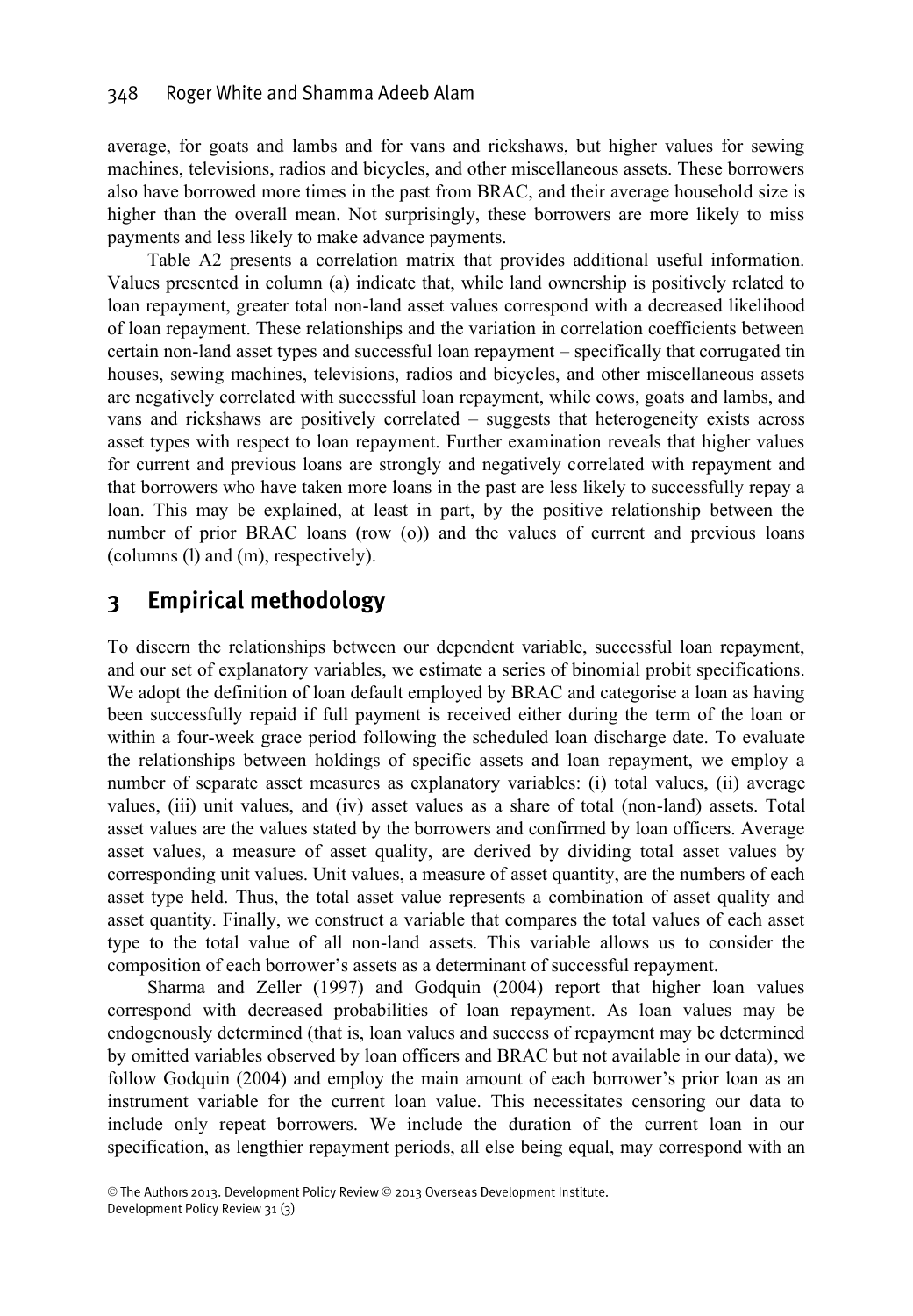increased likelihood of repayment. We also include the loan interest rate as higher interest rates indicate a higher cost of borrowing and, hence, an expected increased likelihood that borrowers would face difficulty repaying loans.

Controlling for the number of previous BRAC loans serves two purposes. The number of prior loans taken indicates the number of loan cycles in which the borrower has interacted with her micro-group. Thus, it is a proxy for the effects of group dynamics on loan repayment. As anecdotal evidence suggests that the composition of groups is unlikely to change over time, the variable is an indirect measure of a group's age. This is similar to Godquin's (2004) explicit use of group age to represent social ties and the behaviour/characteristics of group members. Also, as Schreiner (2004) finds, the number of payments in arrears decreases as the number of past loans increases. Thus, the number of prior loans is a potential measure of borrower reliability. An individual who has successfully repaid prior loans may be more likely to repay an additional loan, as compared with a borrower who has yet to demonstrate the same degree of creditworthiness.

Finally, we include two loan-related dummy variables. The first variable is equal to one if the borrower missed at least one loan payment during the lifetime of the loan and zero if no payments were missed.<sup>5</sup> The second variable is equal to one if any payments were made in advance during the repayment period and zero if no advance payments were made.

Equation (1) represents our baseline estimation equation in general form. Subscripts i and j correspond to loans and borrowers, respectively.

(Pr *Success*ij = 1) = *f*(*landj , non-land assetsj , prior loan valuej , loan durationi*,  *(1) loan interest ratei , missed paymentsi , advance paymentsi* , *prior BRAC loansj , agej , marital statusj , household membersj* , *income-earning members in householdj* )

With respect to borrower characteristics, Vogelgesang (2001a) finds that younger borrowers have higher likelihoods of loan default. This may indicate that more mature borrowers typically have greater financial solvency/wherewithal and, perhaps, more experience in conducting business. In addition, age may correspond with a more prominent reputation within the local society and/or connections that may bias a loan officer's decision to approve or refuse a loan. We include both the borrower's age and its squared value as separate explanatory variables to capture potential non-linearity in the agerepayment relationship. Copestake et al. (2001) and Vogelgesang (2001a) both report that married borrowers are more likely to repay loans. This is thought to result from married borrowers tending to be more stable, perhaps older and less likely to engage in risky projects because of the impact a negative outcome may have on their families. Even though nearly all borrowers in our sample are married, we include a dummy variable which is equal to one if the borrower is married and equal to zero otherwise.

 $\overline{a}$ 

<sup>5.</sup> Because repayment history data are reported monthly, a borrower could miss a payment early in a month, make up the payment before the month's end and have a repayment history reflecting that all payments were made on time.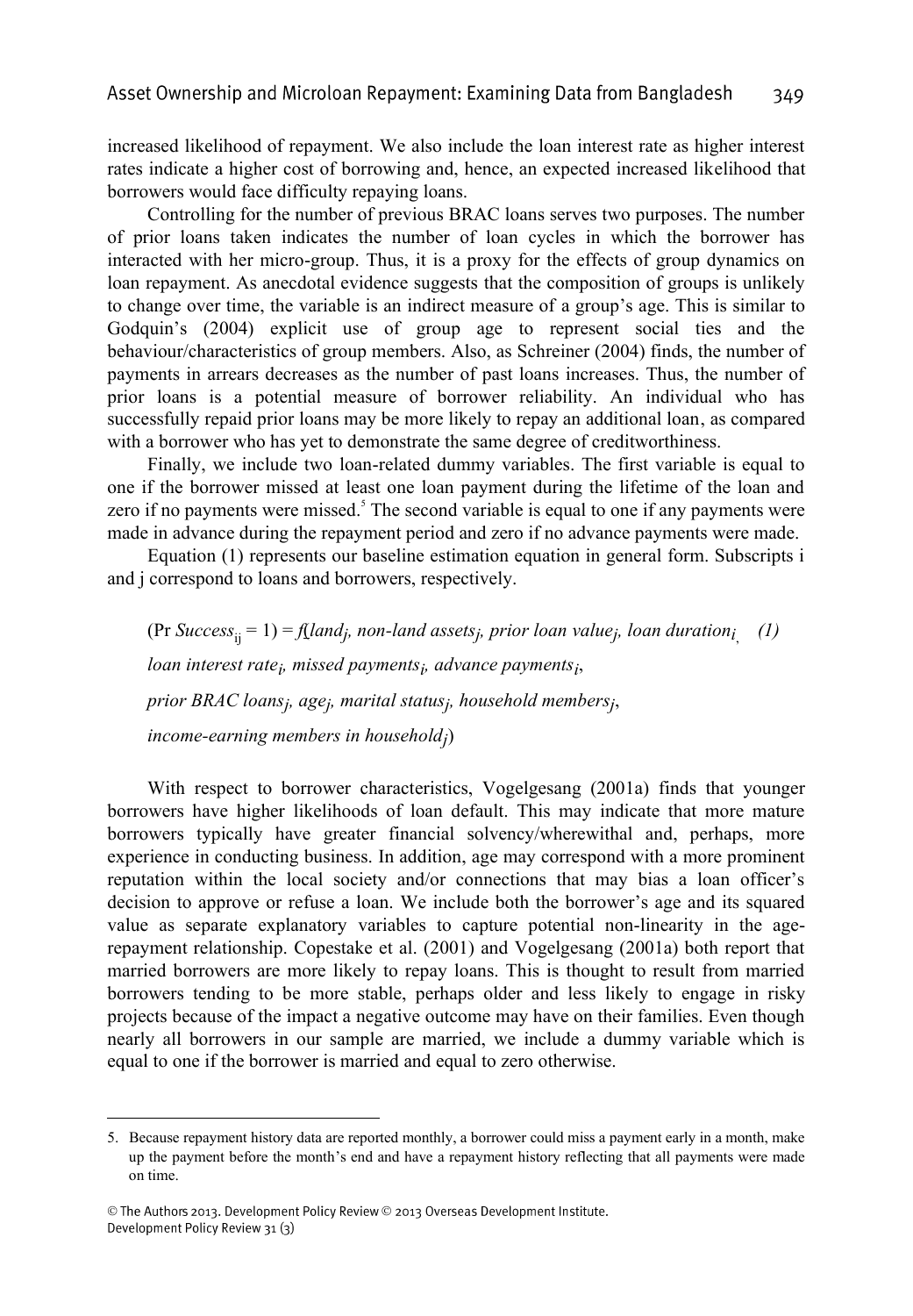#### Roger White and Shamma Adeeb Alam 350

To provide some indication of how household composition may affect repayment, we include two variables: the total number of household members and the number of incomeearning members within the household. Based on the findings of Sharma and Zeller (1998), we anticipate that more total members within a household will decrease the likelihood of repayment, while more income-earning members within a household increases the likelihood of repayment.

### 3.1 Hypotheses to be tested and estimation strategy

Our examination is predicated on the notion that, since assets are an important part of the decision-making process by which borrowers are considered for loans, it is reasonable to expect assets to be important and significant determinants of repayment probabilities. The fact that lenders commonly base evaluations of borrowers' creditworthiness, in part, on asset holdings underscores the notion that asset holdings are viewed as an indicator of income and/or financial or business acumen or perhaps of associated family wealth, all of which are thought to correspond with a greater ability to repay a loan. We posit that, in addition to the level of assets being important for loan repayment, different asset types may affect the likelihood of repayment differently. For example, more productive assets may be expected to affect the likelihood of repayment differently from less productive assets. Thus, we arrive at our first two hypotheses:

#### *H1: Asset holdings are positively correlated with a greater likelihood of loan repayment.*

*H2: Different asset types (land, vans and rickshaws, cow-pulled vehicles, and so forth) affect the likelihood of loan repayment in distinct ways.* 

Employment of alternative measures of asset holdings (total asset values, asset quantities, average asset values, and individual asset values as a share of total (non-land) asset values) in our estimations may convey additional and more detailed information about the corresponding relationships to loan repayment. For example, for some assets, quality (as inferred from average asset values) might have a more pronounced influence on repayment probabilities relative to total asset value or the quantity of assets held. This leads to our third hypothesis:

#### *H3: Employing different asset measures (for example, total asset values or average asset*  values) will reveal different relationships regarding the likelihood of loan repayment.

We begin our analysis seeking to discern a general relationship between total asset values and loan repayment. To this end, we employ land, which is reported in acres owned rather than as a monetary value, and the value of total non-land assets to represent borrowers' asset holdings. We then proceed by substituting, in turn, vectors containing more detailed asset measures (discussed earlier) for the total non-land assets value and, finally, we consider the relationships between repayment and holdings of productive (or likely income-generating) assets and non-productive (less likely to generate income) assets. Although categorisation of assets is difficult, we base our characterisation of assets as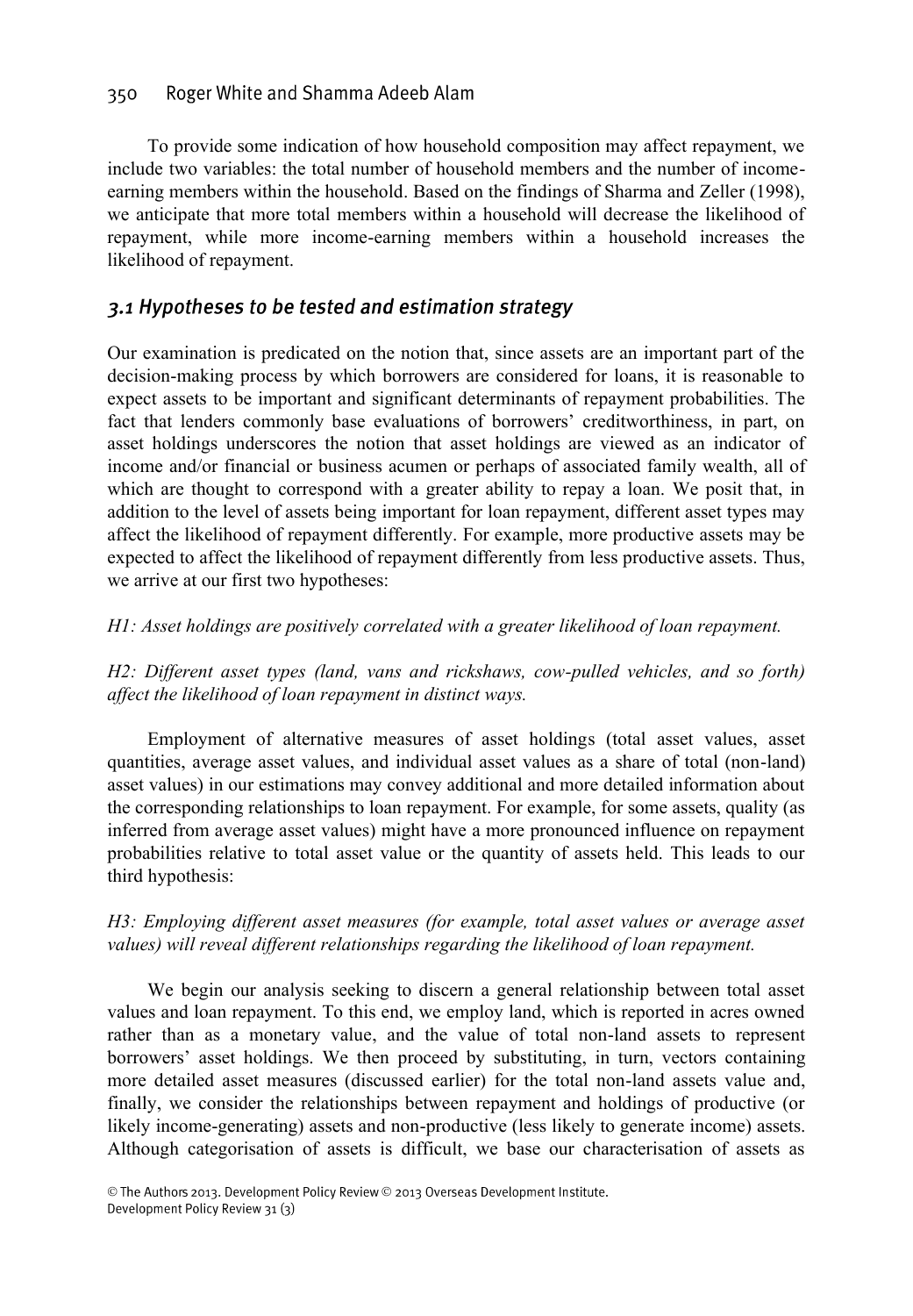productive or non-productive on whether the asset can likely be used by the borrower to generate income or not. Certainly, for some borrowers, exceptions to this categorisation do occur. We proceed cautiously with this caveat in place and in mind.

To control for seasonality in repayment, we append vectors of dummy variables to our empirical specification. These include variables that indicate the month and the year during which the loan is scheduled to be discharged. Khandker et al. (1995) consider the extent to which loan default is influenced by area characteristics. Using Grameen Bank data, the authors find that area characteristics influence loan repayment. Similarly, Paxton (1996) reports that proximity to urban locations is positively related with loan repayment. Since our borrower information is reported at the area office level, we control for potential geographical variation in borrowers' abilities to successfully repay their loans. Accordingly, we categorise each loan observation, based on the location of the borrower's area, into one of 13 regions.<sup>6</sup>

Equation (2) presents our estimation equation, complete with individual asset measures and seasonal and geographical fixed effects.

(Pr Success<sub>ij</sub> = 1) = 
$$
\alpha_0 + \beta_1
$$
 land  $j + \beta_2$  corrupted tin houses  $j + \beta_3$  cows  $j$  (2)  
+  $\beta_4$  goats and lambs  $j + \beta_5$  sewing machines  $j$   
+  $\beta_6$  televisions, radios and bicycles  $j + \beta_7$ vans and riskhaws  $j$   
+  $\beta_8$  cow-pulled vehicles  $j + \beta_9$  other miscellaneous assets  $j$   
+  $\gamma_1$  previous loan value  $i + \gamma_2$  loan duration  $i + \gamma_3$  loan interest rate  $i$   
+  $\gamma_4$  missed payments  $i + \gamma_5$  advance payments  $i + \delta_1$  prior BRAC loans  $j$   
+  $\delta_2$  borrower's age  $j + \delta_3$  borrower's age<sup>2</sup>  $j + \delta_4$  household members  $j$   
+  $\delta_5$  income carriers in household  $j + \delta_6$  married  $j + \zeta_m$  month  
+  $\eta_y$  year +  $\theta_r$  region +  $\varepsilon_{ij}$ 

#### **Results and analysis** 4

 $\overline{a}$ 

Marginal effects obtained when estimating equation (2) and its variants using the binomial probit technique are presented in Tables A3 to A6. As mentioned, we begin our analysis using a measure of the total value of non-land assets. Since we only have information on the amount (in acres) of land owned, land is included in our estimation equation as a separate variable. We then substitute variables that represent individual asset types for the total non-land asset variable so that we may consider their respective influences. As before, we employ measures of total asset values, average asset values, number of assets (units),

<sup>6.</sup> Regions and corresponding shares of all loans within the sample are as follows: Barisal (24.21%), Bogra (16.32%), Chandpur (16.21%), Chittagong (17.21%), Comilla (8.12%), Cox's Bazar (3.28%), Dhaka Urban (0.78%), Dinajpur 4.81%), Jatrabari (0.99%), Jessore (3.31%), Khulna (2.88%), Kishoregonj (1.12%), Sylhet  $(0.75\%)$ .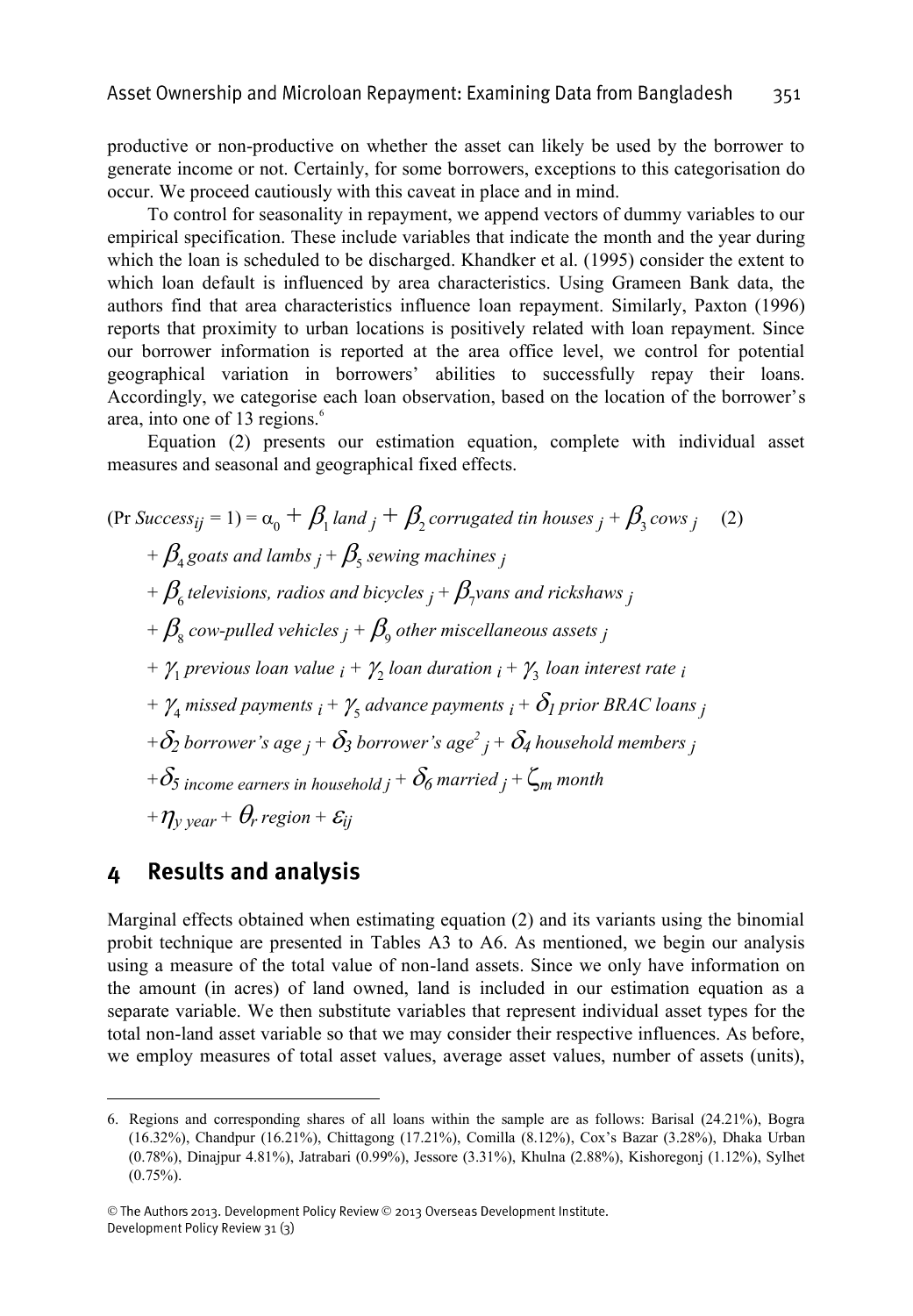and assets as a share of total non-land assets. We discuss each asset type/measure and corresponding set of results in turn, placing particular focus on the previously-stated hypotheses.

Beginning with the results presented in Table A3, we report a consistently positive and significant influence of land holdings on loan repayment. The marginal effects for the total (non-land) assets variables indicate that a borrower's asset holdings exert a small but significant and negative influence on the likelihood of loan repayment. Two things are important to note at this point. First, as mentioned at the outset, since our data represent only those who have been deemed creditworthy by loan officers, we are effectively considering whether asset holdings matter for repayment among borrowers who are in the bottom one-half of households, based on income, but who hold assets at or in excess of an acceptable threshold. In other words, it may be that what we are finding is an indication that a borrower's holdings of non-land assets, above some threshold, have only a minor effect on repayment likelihoods. Secondly, while the coefficient on the total non-land assets variable is negative, greater asset holdings correspond to a higher probability of loan repayment if the borrower's land holdings are sufficiently large relative to total non-land asset holdings.

Marginal effects reported for the remaining variables in Table A3 provide additional interesting information. Higher loan values and interest rates correspond to decreased likelihoods of loan repayment, while lengthier repayment periods correspond to an increased likelihood of loan repayment. As one might expect, loans for which borrowers missed at least one payment were more likely to end in default, and loans for which borrowers made at least one advance payment were more likely to be successfully repaid. Loans taken by borrowers who had taken a greater number of prior BRAC loans were more likely to end in successful repayment. Older borrowers and those in households that had more income-earning members and/or fewer total members were more likely to successfully repay their loans. While the specifications presented in columns (a) to (c) are similar, they do vary in terms of controlling for time and region fixed effects. The consistency in the magnitudes and signs of marginal effects, across specifications, is taken as an indication of the robustness of our preliminary findings.

Results obtained when substituting the holdings of specific asset types into our specification for total non-land assets are presented in Table A4. As before, the marginal effects indicate a positive relationship between land and successful loan repayment. Across all estimations, corresponding marginal effects are significant and of similar magnitudes. Ownership of sewing machines; televisions, radio and bicycles; cow-pulled vehicles and other assets (primarily furniture and other household items/appliances) – as measured by total value (column (a)), average value (column (b)), units (column (c)), or by each asset as a share of total non-land assets (column  $(d)$ ) – correspond with decreased likelihoods of loan repayment. In addition to land holdings, ownership of vans and rickshaws and of corrugated tin houses is positively related to successful loan repayment. Coefficients on variables representing ownership of livestock (cows, goats and lambs) are consistently positive, although insignificant.

A possible explanation for the observed pattern of variation in terms of the signs and significance of marginal effects across asset types may be tied to the ability of assets to generate income. This would correspond with the findings of Godquin (2004) who reports

© The Authors 2013. Development Policy Review © 2013 Overseas Development Institute.

Development Policy Review 31 (3)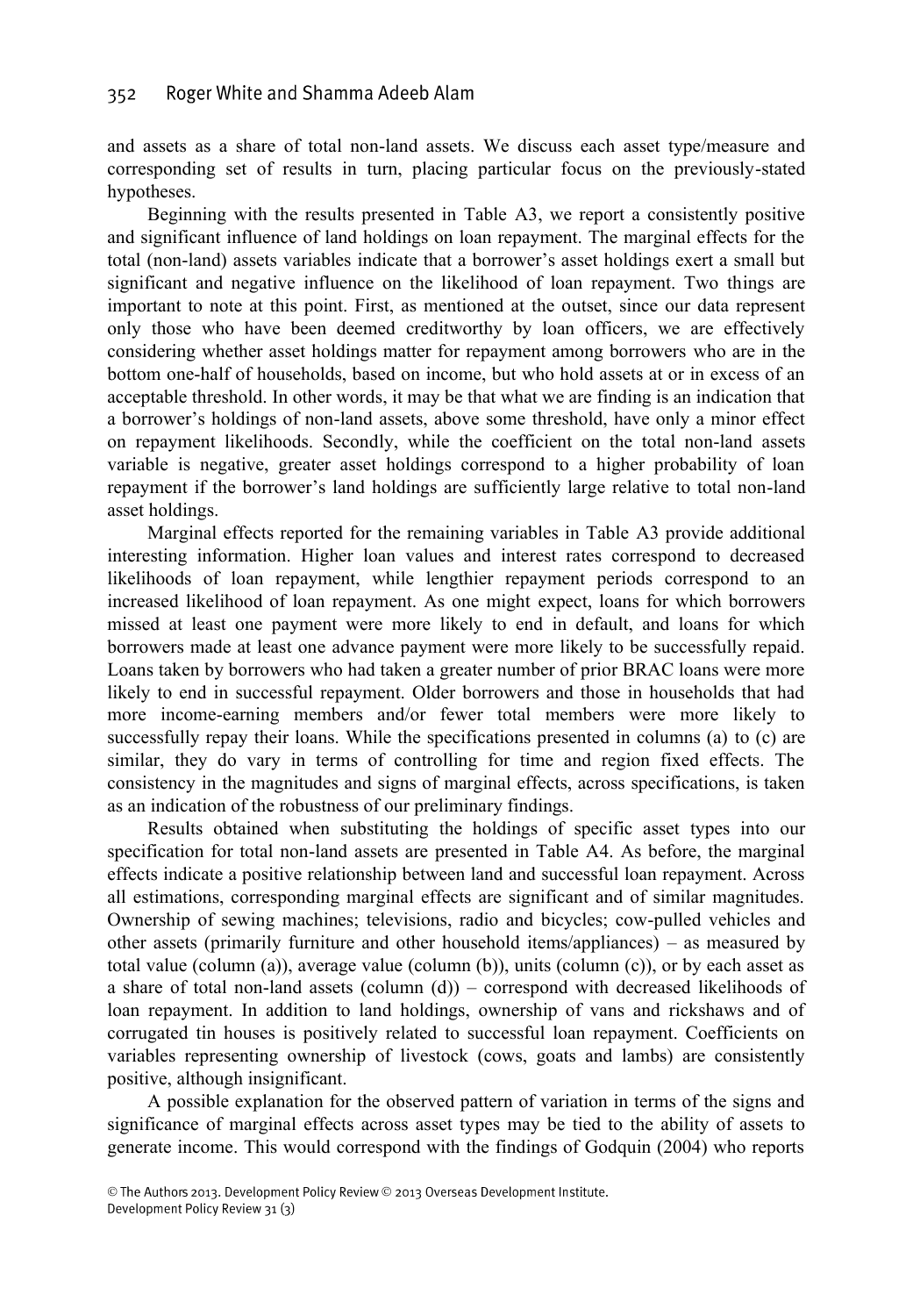that households with higher values of productive asset holdings are more likely to repay loans. Several studies report a positive relationship between borrower profits, which one may expect is positively correlated with the ownership of productive assets and loan repayment.<sup>7</sup> Conversely, non-productive assets would generally not provide a stream of revenue and, thus, may be less likely to contribute positively to loan repayment. Similarly, productive assets may be more easily liquidated and, if so, more capable of providing the borrower with funds to meet payment obligations.

In Table A5, we present results obtained when re-estimating our empirical specification after clustering non-land assets as either likely income-generating, or productive, assets (i.e., corrugated tin houses; cows; goats and lambs; sewing machines; vans/rickshaws; and cow-pulled vehicles) or as likely non-income-generating, or nonproductive, assets (i.e., televisions, radios and bicycles and other assets). The reasoning behind our categorisation is as follows. Owning a house allows rental payments to be avoided and can provide rental income if the individual owns more than one house. Somewhat similarly, ownership of cows, goats or lambs can generate income since these animals provide foodstuffs that reduce a borrower's consumption expenditure. In addition, the animals may have offspring that can be sold, and/or they can provide revenue from the sale of related dairy products. Sewing machines can generate income since many women in rural Bangladesh engage in sewing for domestic consumption and sometimes this involves offering output for commercial sale. Vans/rickshaws are the most common form of transportation in Bangladesh. Typically, a male member of the borrower's family drives the van/rickshaw and sells the service to commuters. An alternative arrangement involves the borrower renting the rickshaw to a driver who then sells transportation services to commuters. Similarly, cow-pulled vehicles are widely used in rural areas to carry passengers or heavy goods. As with vans/rickshaws, the sale of this transportation service can generate income. Finally, we categorise televisions, radio and bicycles and furniture and household items (i.e., other assets) as non-income-generating assets, since we do not expect ownership of such assets to directly affect income. There may, of course, be some indirect effect on repayment performance, for example better information on prices through radio or television or easier means of transportation using bicycles, but we do not expect these assets to have significant influences on borrowers' incomes.

As reported in Tables A3 and A 4, the marginal effects on the land variables presented in Table A5 are positive and significant. Marginal effects for productive assets are positive in all specifications; however, statistical significance is lacking. In contrast, marginal effects reported for non-productive assets are negative and significant in all specifications. Considering the ad hoc nature of our categorisation of assets as probably productive or nonproductive and, more specifically, acknowledging that corrugated tin houses may or may not generate income, we re-estimate the specifications for which results are presented in Table A5 while employing two alternative categorisations. The corresponding results are presented in Table A6. Columns (a) to (d) include results obtained when corrugated tin houses, regardless of the number a borrower owns, are categorised as likely non-productive assets. Columns (e) to (h) contain results obtained when corrugated tin houses are categorised as likely non-productive assets if the borrower owns only one house and as likely productive assets if the borrower owns multiple houses.

 $\overline{a}$ 

<sup>7.</sup> See, for example, Copestake et al. (2001), Vogelgesang (2001b), and McKernan (2002).

<sup>©</sup> The Authors 2013. Development Policy Review © 2013 Overseas Development Institute. Development Policy Review 31 (3)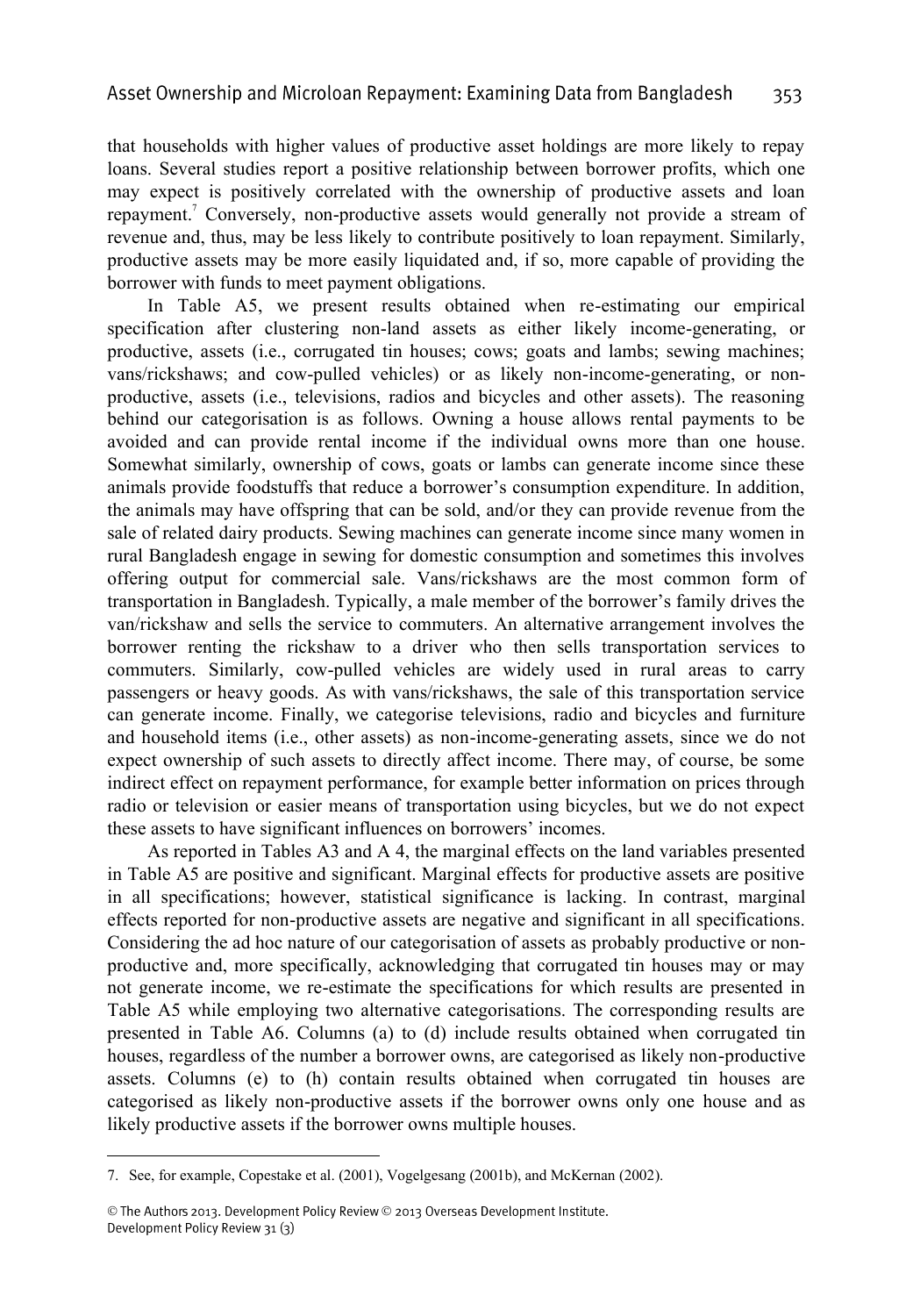#### Roger White and Shamma Adeeb Alam 354

Buttressing the results presented in Tables A3 to A5, we find the estimated marginal effects for the land variables are positive and significant in all estimations. Likewise, the marginal effects of the productive assets variables are consistently positive but insignificant. Finally, the marginal effects of non-productive assets are negative and significant when the total value of assets (columns (a) and (e)) and the number of assets (units) are considered (columns (c) and (g)). However, contrary to the results presented in Table A5, we report no significant relationship between non-productive assets and loan repayment when average asset values (columns (b) and (f)) or shares of total (non-land) assets (columns (d) and (h)) are considered. This variation underscores the importance of asset categorisation for our empirical results; however, the consistency of results, in sign and statistical significance, is indicative of the extent to which our results are, generally speaking, robust to changes in categorisation schemes.

#### 4.1 Discussion of results

Revisiting our hypotheses, we expected asset holdings to be positively associated with higher repayment probabilities. This is true to some extent. We report a significant, positive and robust relationship between land ownership and loan repayment. However, taken collectively, non-land assets are found to diminish the likelihood of loan repayment. We can say that certain asset types correspond with either increased or decreased repayment probabilities, yet for some other assets, no significant relationship is observed. Results obtained after grouping assets by their likely abilities to generate income suggest a possible positive relationship between loan repayment and productive assets, while non-productive assets are found to correspond to diminished repayment probabilities.

The finding that land ownership is positively related to loan repayment could stem from a prevalence of borrowers within our sample being engaged in rural agriculture. One would expect that a borrower who owns land could benefit from agricultural production or, although perhaps a less likely occurrence, by renting a portion of their land to tenant farmers. Similarly, a borrower having difficulty in repaying a loan may be able, depending on the amount of land owned, to sell a portion of their land holdings to raise sufficient revenue to repay their loan. Marginal effects for the vans and rickshaws variables are also positive and significant. This relationship may follow from vans and rickshaws often being the main means of transportation in both rural areas and towns and, thus, potentially capable of providing a consistent source of income. Somewhat similarly, borrowers who own more corrugated tin houses are more likely to successfully repay their loans. This relationship seems very reasonable if house ownership is reflective of a borrower being relatively well-off or financially solvent. In addition, as noted earlier, owning a house(s) allows rental payments to be avoided and may provide rental income if the individual owns more than one house.

The negative relationship between loan repayment and the ownership of sewing machines may be attributable to most sewing machines being owned by households that do not use them for commercial purposes. Loan officers might consider the sewing machines as possible income-generating assets, even though they do not contribute directly to the repayment of a loan. Similarly, the negative relationship between loan repayment and ownership of televisions, radios and bicycles could be related to such assets being used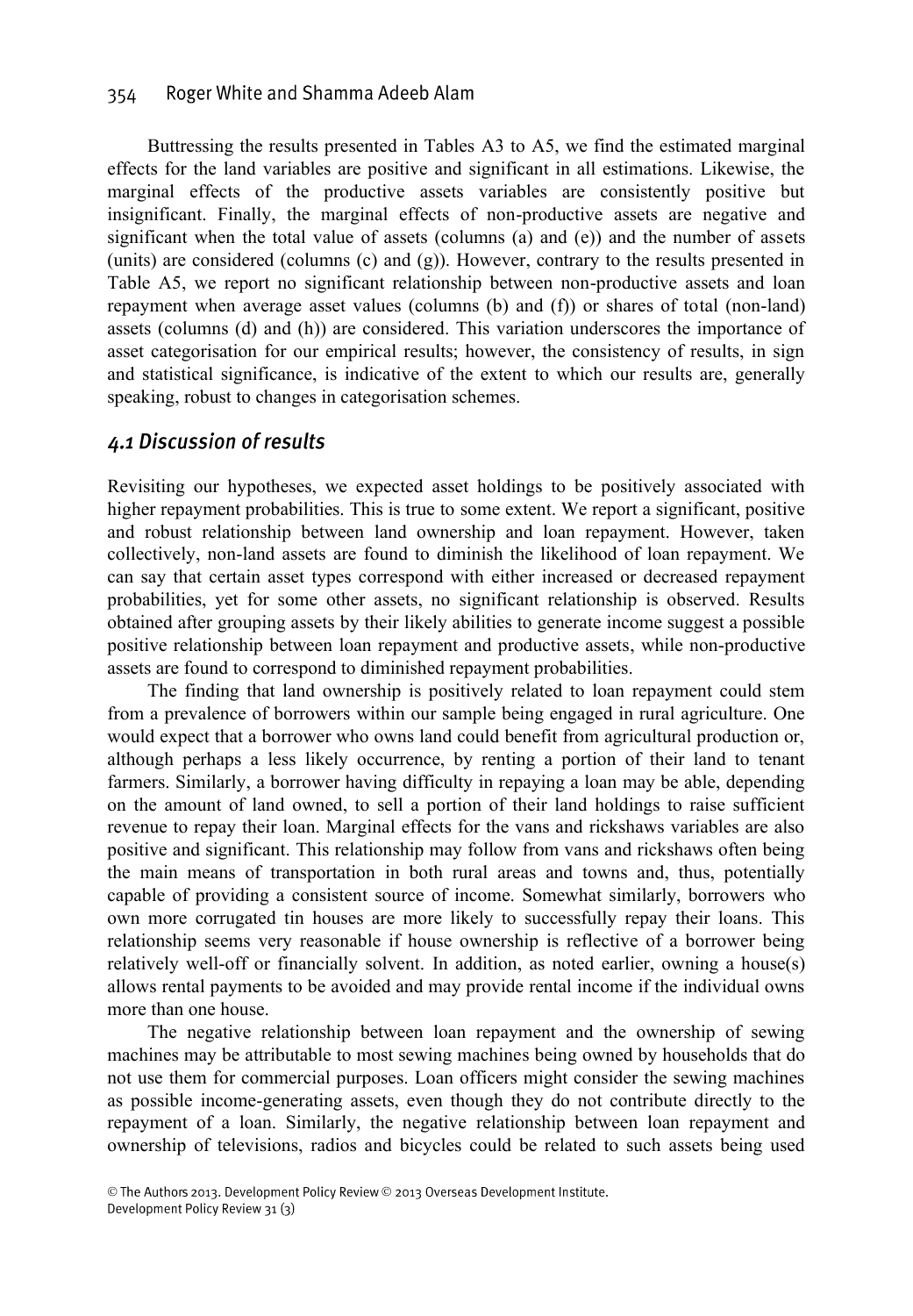infrequently for productive purposes. Ownership of such assets, particularly of televisions and radios, may be interpreted as a signal of wealth within a village community, since such technologies are less common in rural areas. While televisions and radios may be used to collect information on prices, it is unlikely that they have much other productive value and, hence, are limited in terms of income-generation. If so, it is possible that ownership of these assets may be misinterpreted by loan officers. As the average value of television, radio and bicycle holdings is not very high (only 8.6% of the typical loan value), liquidation of these assets would provide little assistance to a borrower in need of funds to repay a loan. As suggested at the outset, an alternative explanation would be that higher asset holdings could reflect an increased marginal propensity to consume and thus a diminished ability to repay the loan. Similarly, higher asset holdings, by lowering savings, may reflect borrowers having relatively high discount rates. Another explanation may be that borrowers owning these assets are, in general, more affluent and, thus, have less motivation to maintain future access to BRAC loans. In each case, it is plausible that asset ownership could be negatively related to loan repayment.

Common intuition may lead some to think that asset ownership is very important for loan repayment, but our results suggest that the relationship between asset ownership and loan repayment is much more complicated. Generally speaking, we find that, although ownership of some assets significantly affects the probability of repayment, the presence or absence of such assets does little to change the likelihood of a loan being repaid. Other factors appear to explain a large proportion of the probability of repayment. A short, but non-exhaustive, list would probably include: general efficiency in the initial processing of borrower applications; individual borrower's behaviour and non-quantifiable borrowerspecific attributes (ability, drive, ambition, and so forth); use of leased/rented assets (including land); individual borrower's income and savings; group monitoring; asset ownership of parents, friends and relatives; debt owed by other family members; and the quality of the loan officer. This being said, assets are not irrelevant for loan repayment and loan officers should not dismiss asset holdings when evaluating potential borrowers. Much to the contrary, MFIs may wish to discount a borrower's likely ability to repay a loan based on ownership of non-productive assets or to place a greater weight on the assets that we have categorised as productive.

#### **Conclusion** 5

Using data for 34,255 BRAC microloans taken by 12,455 borrowers during the 2002-6 period, we have estimated a series of binomial probit specifications to consider whether and to what extent assets and other non-asset variables determine the probability of successful loan repayment. In doing so, we extend the literature by revealing the relationships between various types of asset holdings and loan repayment. Heterogeneity is reported across asset types with respect to their influences on loan repayment. Broadly defined, borrower's holdings of productive assets are positively related to loan repayment, while ownership of non-productive assets is found to significantly decrease the probability of repayment.

Although different types of assets affect the probability of repayment in significant yet contrary ways, in the bigger picture the collective influence of asset holdings on loan repayment is relatively minor. Since MFIs routinely assess potential borrowers' asset holdings prior to extending credit, our findings may suggest that MFIs weigh assets too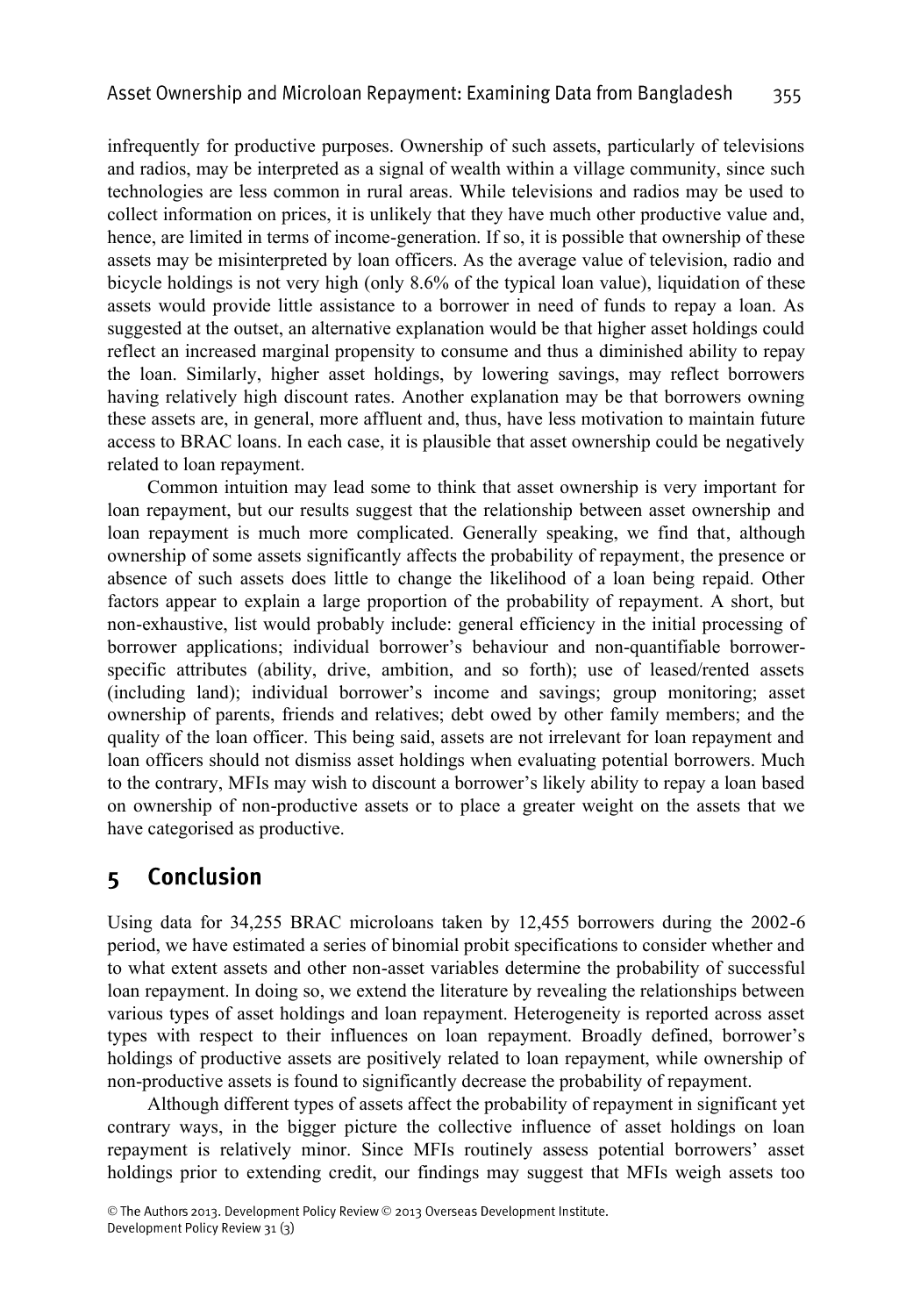heavily when determining the creditworthiness of borrowers. Loan officers may wish to consider the borrower's use of certain assets on a case-by-case basis to determine whether they are likely to generate income and, hence, to aid in loan repayment. Assets such as sewing machines and bicycles may or may not be used for productive purposes and assets such as televisions and radios, while perhaps not likely to generate income, may be used to gather information on prices that increase the borrower's real income. Furthermore, loan officers may wish to give more importance to the quality of assets, in terms of their values and potential productivity, rather than their quantity.

As one would expect, we find that borrowers who make advanced payments during the repayment period have a higher likelihood of successful loan repayment and borrowers who periodically miss payments are more likely to default. A greater number of incomeearning members in a borrower's household increases the probability of repayment; however, as the number of members in the family increases, the probability of repayment decreases. When evaluating repeat borrowers, it may be useful for MFIs to seek borrowers who sometimes make advance payments, since such borrowers usually repay their loans. MFIs should also encourage loans to households with many income-earning members and might discourage providing loans to large families or those with relatively fewer incomeearning members. Finally, MFIs should be cautious about giving high-value loans as such loans tend to have a higher default rate.

While our findings have policy implications for MFIs that may contribute to better targeting of borrowers and, hence, higher loan repayment rates, there remains considerable room for additional research. For example, related research may include examination of the importance of asset holdings as a means of screening potential defaulters, as a determinant of borrower's defaulting on their first loans, or as indicative of the timing of defaults over the repayment period or with respect to the ordering of loans taken by individuals.

> *first submitted Sept 2010 final revision accepted May 2012*

### **References**

- Ahlin, C. and Townsend, R.M. (2007) 'Using Repayment Data to Test Across Models of Joint Liability Lending,' *The Economic Journal* 117: F11-F51.
- Bisin, A. and Guaitoli, D. (2004) 'Moral Hazard and Nonexclusive Contracts,' *The RAND Journal of Economics* 35(2): 306-28.
- Copestake, J., Bhalotra, S. and Johnson, S. (2001) 'Assessing the Impact of Microcredit: A Zambian case study,' *Journal of Development Studies* 37(4): 81-100.
- Ghatak, M. (1999) 'Group Lending, Local Information and Peer Selection,' *Journal of Development Economics* 60(1): 27-50.
- Godquin, M. (2004) 'Microfinance Repayment Performance in Bangladesh: How to improve the allocation of loans by MFIs,' *World Development* 32(11): 1909-26.
- Karlan, D. (2007) 'Social Connections and Group Banking,' *The Economic Journal* 117(2): F52-F84.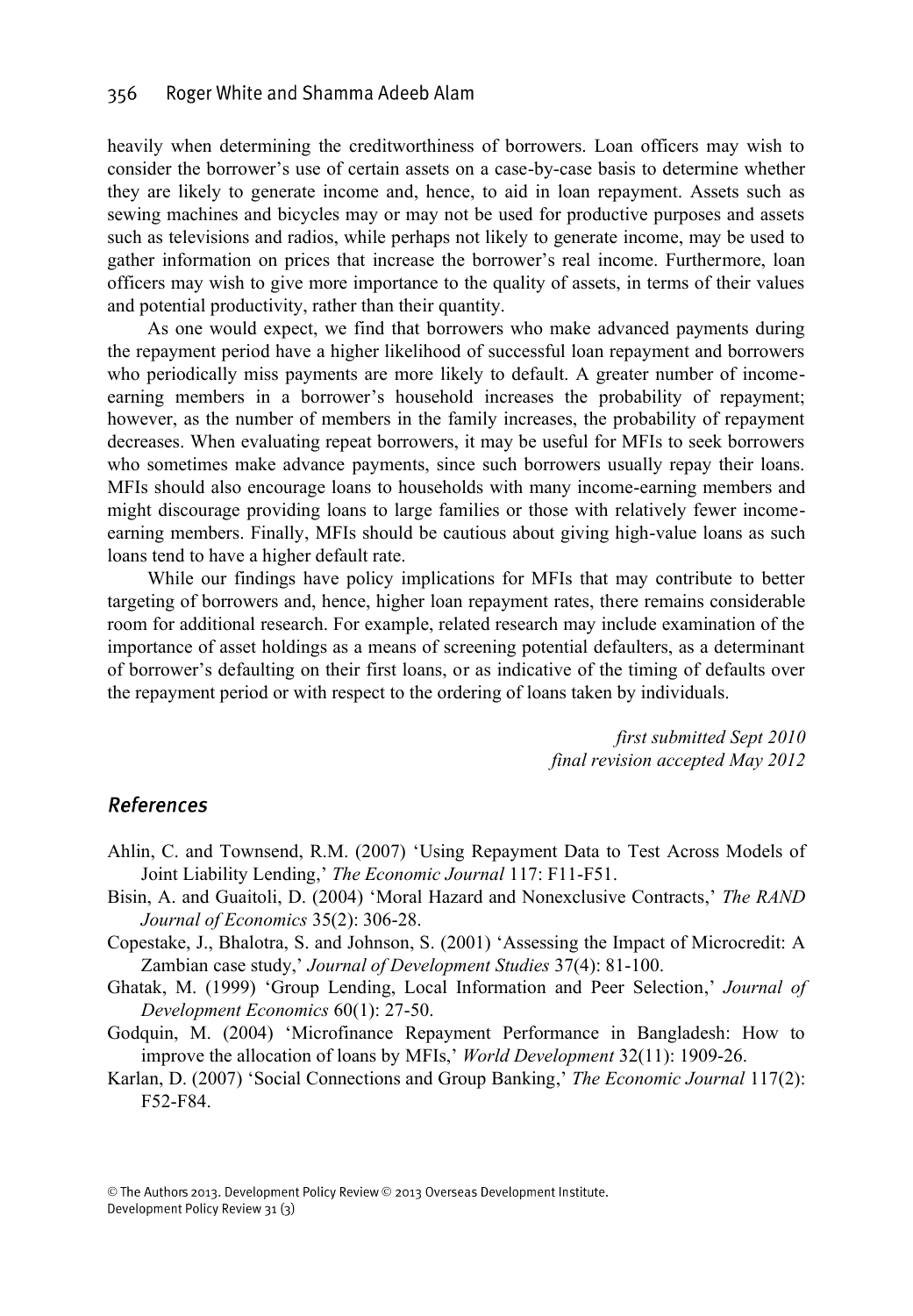- Katchova, A., Miranda, M. and Gonzalez-Vega, C. (2006) 'A Dynamic Model of Individual and Group Lending in Developing Countries,' *Agricultural Finance Review* 66(2): 251-67.
- Khandker, S. (2005) 'Microfinance and Poverty: Evidence using panel data from Bangladesh,' *World Bank Economic Review* 19(2): 263-86.
- Khandker, S., Khalily, B. and Khan, K. (1995) *Grameen Bank: Performance and sustainabiltiy*. Discussion Paper 306. Washington, DC: World Bank.
- Madajewicz, M. (2004) *Does the Credit Contract Matter? The Impact of Lending Programmes on Poverty in Bangladesh*. Working Paper. New York: Department of Economics, Columbia University.
- McKernan, S. (2002) 'The Impact of Microcredit Programmes on Self-Employment Profits: Do noncredit programme aspects matter?,' *The Review of Economics and Statistics* 84(1): 93-115.
- Morduch, J. (1999) 'The Microfinance Promise,' *Journal of Economic Literature* 37(4): 1569-1614.
- Mosley, P. (2001) 'Microfinance and Poverty in Bolivia,' *Journal of Development Studies* 37(4): 101-32.
- Paxton, J. (1996) 'Determinants of Successful Group Loan Repayment: An Application to Burkina Faso'. Unpublished doctoral dissertation. Columbus, OH: Ohio State University.
- Paxton, J., Graham, D. and Thraen, C. (2000) 'Modeling Group Loan Repayment Behavior: New insights from Burkina Faso,' *Economic Development and Cultural Change* 48(3): 639-55.
- Pitt, M. and Khandker, S. (1998) 'The Impact of Group-Based Credit Programmes on Poor Households in Bangladesh: Does the gender of participants matter?,' *The Journal of Political Economy* 106(5): 958-96.
- Schreiner, M. (2004) 'A Scoring Model of the Risk of Costly Arrears as a Microfinance Lender in Bolivia,' *Journal of Microfinance* 6(2): 65-88.
- Sharma, M. and Zeller, M. (1997) 'Repayment Performance in Group-Based Credit Programmes in Bangladesh: An empirical analysis,' *World Development* 25(10): 1731- 42.
- Vogelgesang, U. (2001a) *Microfinance in Times of Crisis: The effects of competition, rising indebtedness, and economic crisis on repayment behaviour*. GK Working Paper No. 2001-06. Mannheim: University of Mannheim.
- Vogelgesang, U. (2001b) *The Impact of Microfinance Loans on the Clients' Enterprises: Evidence from Caja Los Andes, Bolivia*. GK Working Paper No. 2001-03. Mannheim: University of Mannheim.
- Zaman, H. (1999) *Assessing the Poverty and Vulnerability Impact of Micro-Credit in Bangladesh: A case study of BRAC*. Working Paper No. 2145, Washington, DC: World Bank.
- Zeller, M. (1998) 'Determinants of Repayment Performance in Credit Groups: The role of programme design, intra-group risk pooling, and social cohesion in Madagascar,' *Economic Development and Cultural Change* 46(3): 599-620.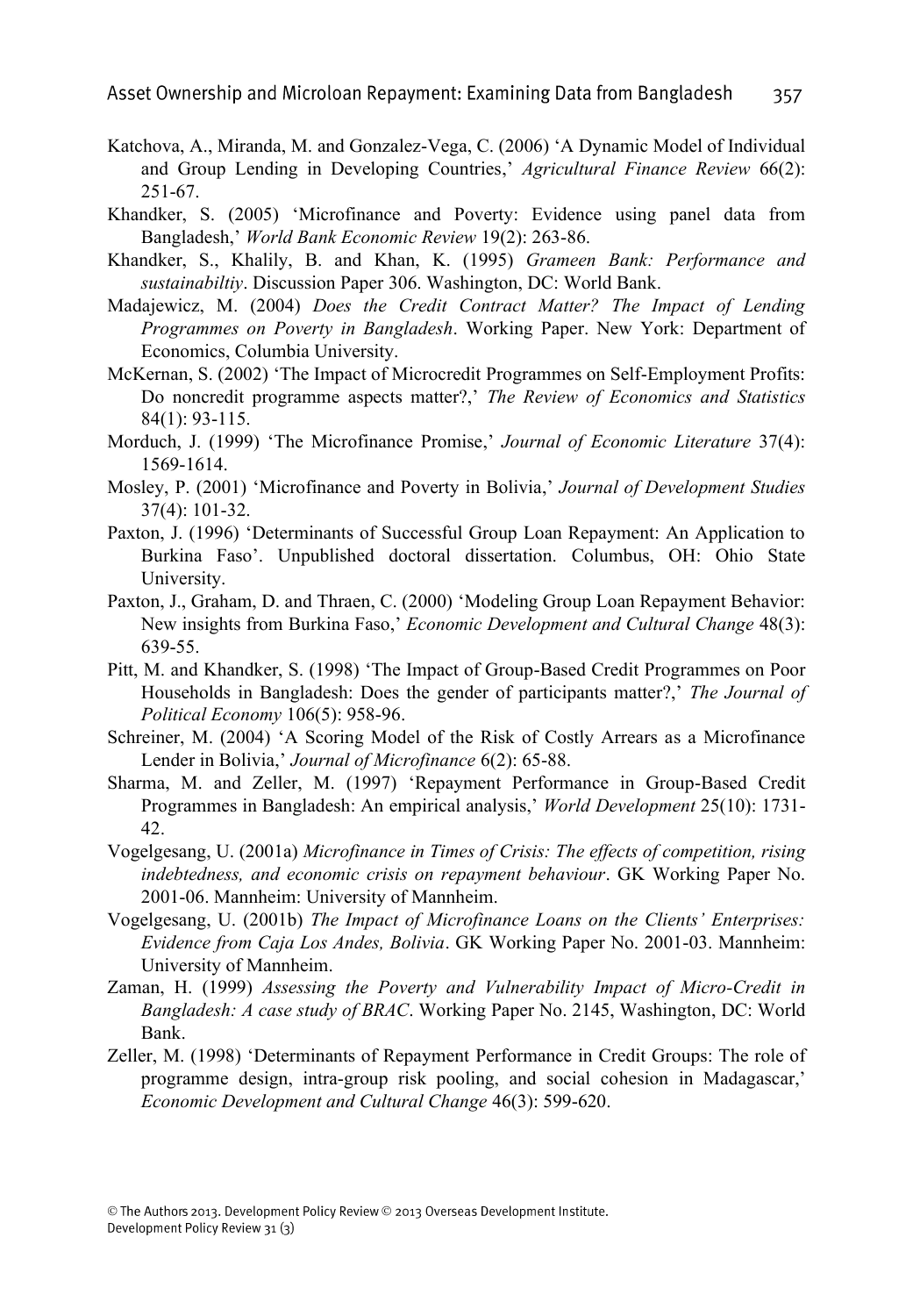|                                                                                                                                                                                                                                                                                                                                                                 |           | Table A1: Descriptive statistics |                        |              |                           |              |
|-----------------------------------------------------------------------------------------------------------------------------------------------------------------------------------------------------------------------------------------------------------------------------------------------------------------------------------------------------------------|-----------|----------------------------------|------------------------|--------------|---------------------------|--------------|
|                                                                                                                                                                                                                                                                                                                                                                 |           |                                  | Loans successfully     |              | Loans ending              |              |
| Variable                                                                                                                                                                                                                                                                                                                                                        |           | $N = 34,255$<br><b>All loans</b> | $N = 33,010$<br>repaid |              | $N = 1,245$<br>in default |              |
|                                                                                                                                                                                                                                                                                                                                                                 |           |                                  |                        |              |                           |              |
| Land (acres)                                                                                                                                                                                                                                                                                                                                                    | 1.0380    | (5.5227)                         | 1.0523                 | (5.5841)     | 0.6596***                 | (3.5054)     |
| Total (non-land) assets                                                                                                                                                                                                                                                                                                                                         | 23,055.78 | (38, 821.38)                     | 22,883.05              | (38, 654.34) | 27,635.71***              | (42, 777.55) |
|                                                                                                                                                                                                                                                                                                                                                                 | 16,138.19 | (29, 976.68)                     | 6,092.30               | (30,065.74)  | 17,354.99                 | (27, 493.57) |
| Corrugated tin houses - total value<br>" $\degree$ " - average value                                                                                                                                                                                                                                                                                            | 13,017.44 | 18,160.58                        | 2,954.53               | 17,830.81    | 14,685.64**               | (25, 339.92) |
| $n + n - n -$ units                                                                                                                                                                                                                                                                                                                                             | 1.1143    | (0.6862)                         | 1.1177                 | (0.685)      | 1.0249***                 | (0.7106)     |
| $n + 1$ $n - 1$ share                                                                                                                                                                                                                                                                                                                                           | 0.6987    | (0.3394)                         | 0.7007                 | (0.3381)     | $0.646***$                | (0.3694)     |
| Cows-total value                                                                                                                                                                                                                                                                                                                                                | 3,273.76  | (8,380.679)                      | 3,286.45               | (8,267.56)   | 2,937.47                  | (10,961.09)  |
| $\cdots$ $\cdots$ $\cdots$ $\cdots$ average value                                                                                                                                                                                                                                                                                                               | 1,876.25  | (3,683.549)                      | .,888.82               | (3,694.235)  | ,543.01 ***               | (3,372.25)   |
| $\cdots$ $\cdots$ $\cdots$ units                                                                                                                                                                                                                                                                                                                                | 0.5442    | (1.076)                          | 0.5467                 | (1.0672)     | $0.4787*$                 | (1.2871)     |
| $\cdots$ $\cdots$ $\cdots$ share                                                                                                                                                                                                                                                                                                                                | 0.1251    | (0.2215)                         | 0.1259                 | (0.2221)     | $0.1031***$               | (0.2035)     |
| Goats and lambs - total value $\cdots$ $\cdots$ $\cdots$ $\cdots$ average value                                                                                                                                                                                                                                                                                 | 330.56    | (1,367.54)                       | 333.88                 | 1,381.476)   | 242.39***                 | (920.3635)   |
|                                                                                                                                                                                                                                                                                                                                                                 | 164.75    | (614.7508)                       | 166.32                 | (620.4461)   | $123.24***$               | (435.6221)   |
| $\cdots$ $\cdots$ $\cdots$ units                                                                                                                                                                                                                                                                                                                                | 0.3742    | (0.9882)                         | 0.3775                 | (0.9907)     | $0.2859***$               | (0.9171)     |
| $n \cdot n \cdot n - \text{share}$                                                                                                                                                                                                                                                                                                                              | 0.0255    | (0.0986)                         | 0.0258                 | (0.099)      | $0.0179***$               | (0.0855)     |
| total value<br>Sewing machines - total $v_1$<br>", ", ", average value                                                                                                                                                                                                                                                                                          | 123.76    | (789.1513)                       | 119.51                 | (80.8378)    | 236.47***                 | (977.9582)   |
|                                                                                                                                                                                                                                                                                                                                                                 | 116.73    | (723.2582)                       | 112.69                 | (714.3415)   | 223.82****                | (922.9028)   |
| $\cdots$ " " - units                                                                                                                                                                                                                                                                                                                                            | 0.0340    | (0.2015)                         | 0.0328                 | (0.1984)     | $0.0667***$               | (0.2682)     |
| $n \cdot n$ $n \cdot s$ hare                                                                                                                                                                                                                                                                                                                                    | 0.0059    | (0.046)                          | 0.0057                 | (0.0452)     | $0.0118***$               | (0.0635)     |
| and bicycles - total value                                                                                                                                                                                                                                                                                                                                      | 1,010.19  | (3,457.241)                      | 978.90                 | (3,416.199)  | 839.76***                 | (4,328.138)  |
| Televisions, radios and bicy $\mathfrak{n}$ $\mathfrak{n}$ $\mathfrak{n}$ $\mathfrak{n}$ $\mathfrak{n}$ $\mathfrak{n}$ $\mathfrak{n}$ $\mathfrak{n}$ $\mathfrak{n}$ $\mathfrak{n}$ $\mathfrak{n}$ $\mathfrak{n}$ $\mathfrak{n}$ $\mathfrak{n}$ $\mathfrak{n}$ $\mathfrak{n}$ $\mathfrak{n}$ $\mathfrak{n}$ $\mathfrak{n}$ $\mathfrak{n}$ $\mathfrak{n}$ $\math$ | 835.55    | (2,673.995)                      | 805.88                 | (2, 619.856) | 622.04***                 | (3,757.464)  |
| $\cdots$ $\cdots$ $\cdots$ units                                                                                                                                                                                                                                                                                                                                | 0.2468    | (0.5452)                         | 0.2436                 | (0.5438)     | $0.3317***$               | (0.5769)     |

 $\circledcirc$  The Authors 2013. Development Policy Review  $\circledcirc$ Development Policy Review 31 (3)

Appendix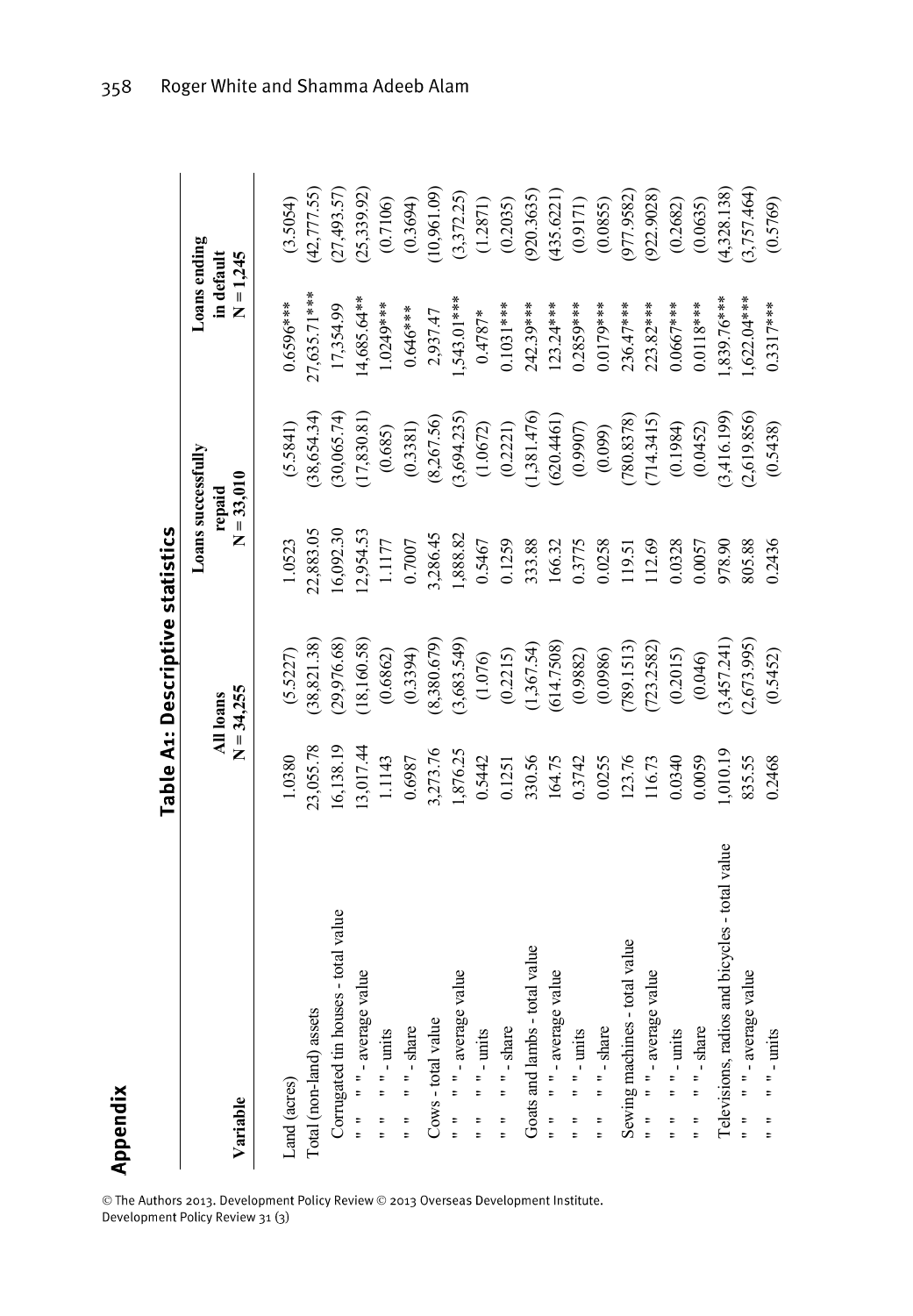| $n + n + n - s$ have                                                                                                                                                                                                                                                                                                                                                                                                                                                                         | 0.0360                                                                                                     | (0.1122)                                                                                                                                                                                                      | 0.0350                                                                                  | (0.1096)                                                                                                                                                         | $0.0639***$                                                                                  | (0.1636)                                                                                                                                                                                                                                                                                                   |
|----------------------------------------------------------------------------------------------------------------------------------------------------------------------------------------------------------------------------------------------------------------------------------------------------------------------------------------------------------------------------------------------------------------------------------------------------------------------------------------------|------------------------------------------------------------------------------------------------------------|---------------------------------------------------------------------------------------------------------------------------------------------------------------------------------------------------------------|-----------------------------------------------------------------------------------------|------------------------------------------------------------------------------------------------------------------------------------------------------------------|----------------------------------------------------------------------------------------------|------------------------------------------------------------------------------------------------------------------------------------------------------------------------------------------------------------------------------------------------------------------------------------------------------------|
| tal value<br>Vans/rickshaws - total value<br>" " " " - average value                                                                                                                                                                                                                                                                                                                                                                                                                         | 400.20<br>329.95                                                                                           | (3,277.202)                                                                                                                                                                                                   |                                                                                         | (3,331,481)                                                                                                                                                      | $204.58***$<br>$180.48***$                                                                   | 1,091.167                                                                                                                                                                                                                                                                                                  |
|                                                                                                                                                                                                                                                                                                                                                                                                                                                                                              |                                                                                                            | (2, 621.913)                                                                                                                                                                                                  |                                                                                         | (2,664.888)                                                                                                                                                      |                                                                                              | (910.0262)                                                                                                                                                                                                                                                                                                 |
| $\frac{1}{n}$ $\frac{n}{n}$ $\frac{n}{n}$ units                                                                                                                                                                                                                                                                                                                                                                                                                                              |                                                                                                            |                                                                                                                                                                                                               |                                                                                         |                                                                                                                                                                  | $0.0506***$                                                                                  |                                                                                                                                                                                                                                                                                                            |
| $n + 1$ $n + 1$ share                                                                                                                                                                                                                                                                                                                                                                                                                                                                        |                                                                                                            |                                                                                                                                                                                                               |                                                                                         |                                                                                                                                                                  | $0.0134***$                                                                                  |                                                                                                                                                                                                                                                                                                            |
| Vehicles (cow-pulled) - total value<br>" " " - average value                                                                                                                                                                                                                                                                                                                                                                                                                                 | $\begin{array}{c} 0.0838 \\ 0.0203 \\ 12.28 \\ 12.20 \\ 0.0003 \\ 0.0003 \\ 1.766.85 \\ 0.034 \end{array}$ |                                                                                                                                                                                                               | 407.58<br>335.59<br>0.0850<br>0.0205<br>12.13<br>12.05<br>0.0003<br>0.0003<br>1,652.30  | $\begin{array}{c} (0.393) \\ (0.0953) \\ (409.892) \\ (409.7847) \\ (0.1026) \\ (0.1026) \\ (0.0091) \\ (1.510.48) \\ (1.1510.48) \\ (1.1510.48) \\ \end{array}$ | $\begin{array}{r} 16.06 \\ 16.06 \\ 0.0008 \\ 0.0008 \end{array}$                            | $\begin{array}{c} (0.2469) \\ (0.0749) \\ (566.8202) \\ (566.8202) \end{array}$                                                                                                                                                                                                                            |
|                                                                                                                                                                                                                                                                                                                                                                                                                                                                                              |                                                                                                            |                                                                                                                                                                                                               |                                                                                         |                                                                                                                                                                  |                                                                                              |                                                                                                                                                                                                                                                                                                            |
| $\begin{array}{ccc}\n 1 & \text{if } & \text{if } & \text{if } \\  1 & \text{if } & \text{if } & \text{if } \\  1 & \text{if } & \text{if } & \text{if } & \text{if } \\  1 & \text{if } & \text{if } & \text{if } & \text{if } & \text{if } \\  1 & \text{if } & \text{if } & \text{if } & \text{if } & \text{if } & \text{if } \\  1 & \text{if } & \text{if } & \text{if } & \text{if } & \text{if } & \text{if } & \text{if } & \text{if } \\  1 & \text{if } & \text{if } & \text{if }$ |                                                                                                            |                                                                                                                                                                                                               |                                                                                         |                                                                                                                                                                  |                                                                                              |                                                                                                                                                                                                                                                                                                            |
|                                                                                                                                                                                                                                                                                                                                                                                                                                                                                              |                                                                                                            |                                                                                                                                                                                                               |                                                                                         |                                                                                                                                                                  |                                                                                              |                                                                                                                                                                                                                                                                                                            |
| Other miscellaneous assets - total value                                                                                                                                                                                                                                                                                                                                                                                                                                                     |                                                                                                            |                                                                                                                                                                                                               |                                                                                         |                                                                                                                                                                  |                                                                                              |                                                                                                                                                                                                                                                                                                            |
| $\cdots$ " " - share                                                                                                                                                                                                                                                                                                                                                                                                                                                                         |                                                                                                            |                                                                                                                                                                                                               |                                                                                         |                                                                                                                                                                  |                                                                                              |                                                                                                                                                                                                                                                                                                            |
| Loan value                                                                                                                                                                                                                                                                                                                                                                                                                                                                                   |                                                                                                            |                                                                                                                                                                                                               |                                                                                         |                                                                                                                                                                  |                                                                                              |                                                                                                                                                                                                                                                                                                            |
| Prior loan principle                                                                                                                                                                                                                                                                                                                                                                                                                                                                         | 11,685.55<br>8,597.97<br>11.5945<br>10.1440<br>6.5092<br>0.1657<br>0.1777                                  | $(0.9888) \n(0.0946) \n(416.6216) \n(416.5198) \n(0.1009) \n(0.009) \n(0.009) \n(0.1853) \n(0.1853) \n(0.1852) \n(0.1992.507) \n(1.9096) \n(1.9026) \n(1.9196) \n(1.11819) \n(1.11819) \n(0.3718) \n(0.4158)$ | $11,488.26***$<br>8,467.43***<br>11.6926***<br>11.6926***<br>6.5035<br>6.5035<br>0.1641 | $\begin{array}{c} (5,896.333)\\ (4,194.62)\\ (1,279)\\ (0.3289)\\ (1.8129)\\ (1.8129)\\ (0.3703)\\ (0.3703)\\ (0.4071) \end{array}$                              | 4,803,99***<br>0.1044***<br>16,916.6****<br>12,059,04***<br>8.9936***<br>0.1619<br>6.6627*** | $\begin{array}{c} (0.0283) \\ (0.0026) \\ (25,351.97) \\ (0.2628) \\ (8,168.673) \\ (5,514.59) \\ (1.0695) \\ (1.9839) \\ (0.4443) \\ (0.4066) \\ (0.4066) \\ (0.4068) \\ (0.4068) \\ (0.4068) \\ (0.4068) \\ (0.4068) \\ (0.4068) \\ (0.4068) \\ (0.4068) \\ (0.4068) \\ (0.4068) \\ (0.4068) \\ (0.4068$ |
| Duration of loan (in weeks)                                                                                                                                                                                                                                                                                                                                                                                                                                                                  |                                                                                                            |                                                                                                                                                                                                               |                                                                                         |                                                                                                                                                                  |                                                                                              |                                                                                                                                                                                                                                                                                                            |
| Loan interest rate                                                                                                                                                                                                                                                                                                                                                                                                                                                                           |                                                                                                            |                                                                                                                                                                                                               |                                                                                         |                                                                                                                                                                  |                                                                                              |                                                                                                                                                                                                                                                                                                            |
| Number of prior BRAC loans                                                                                                                                                                                                                                                                                                                                                                                                                                                                   |                                                                                                            |                                                                                                                                                                                                               |                                                                                         |                                                                                                                                                                  |                                                                                              |                                                                                                                                                                                                                                                                                                            |
| Missed any payment (dummy)                                                                                                                                                                                                                                                                                                                                                                                                                                                                   |                                                                                                            |                                                                                                                                                                                                               |                                                                                         |                                                                                                                                                                  | $0.2088***$                                                                                  |                                                                                                                                                                                                                                                                                                            |
| Made any payment in advance (dummy)                                                                                                                                                                                                                                                                                                                                                                                                                                                          |                                                                                                            |                                                                                                                                                                                                               |                                                                                         |                                                                                                                                                                  | $0.4418***$<br>30.57                                                                         |                                                                                                                                                                                                                                                                                                            |
| Age of borrower                                                                                                                                                                                                                                                                                                                                                                                                                                                                              |                                                                                                            | (6.6986)                                                                                                                                                                                                      | $\begin{array}{c} 30.80 \\ 4.6933 \\ 1.2114 \\ 0.9939 \end{array}$                      | (6.6903)                                                                                                                                                         |                                                                                              |                                                                                                                                                                                                                                                                                                            |
| Household members, total                                                                                                                                                                                                                                                                                                                                                                                                                                                                     | 4.6980                                                                                                     | (1.6371)                                                                                                                                                                                                      |                                                                                         | (1.6343)                                                                                                                                                         | $4.8217**$                                                                                   | (1.7045)                                                                                                                                                                                                                                                                                                   |
| Income-earners in household                                                                                                                                                                                                                                                                                                                                                                                                                                                                  | 1.2107                                                                                                     | (0.5236)                                                                                                                                                                                                      |                                                                                         | (0.5243)                                                                                                                                                         | 1.1928<br>0.9936                                                                             | (0.5054)                                                                                                                                                                                                                                                                                                   |
| Married (dummy)                                                                                                                                                                                                                                                                                                                                                                                                                                                                              |                                                                                                            | (0.0782)                                                                                                                                                                                                      |                                                                                         | (0.0782)                                                                                                                                                         |                                                                                              | (0.0799)                                                                                                                                                                                                                                                                                                   |
|                                                                                                                                                                                                                                                                                                                                                                                                                                                                                              |                                                                                                            |                                                                                                                                                                                                               |                                                                                         |                                                                                                                                                                  |                                                                                              |                                                                                                                                                                                                                                                                                                            |

 $\circledcirc$  The Authors 2013. Development Policy Review  $\circledcirc$ Development Policy Review 31 (3)

Notes: Standard deviations in parentheses. All monetary amounts are in Bangladeshi Taka. '\*\*\*', '\*\*', and '\*' denote statistical significance from mean values for the full

Notes: Standard deviations in parentheses. All monetary amounts are in Bangladeshi Taka. '\*\*\*\*, and '\*' denote statistical significance from mean values for the full

sample at 1%, 5% and 10% levels, respectively.

sample at 1%, 5% and 10% levels, respectively.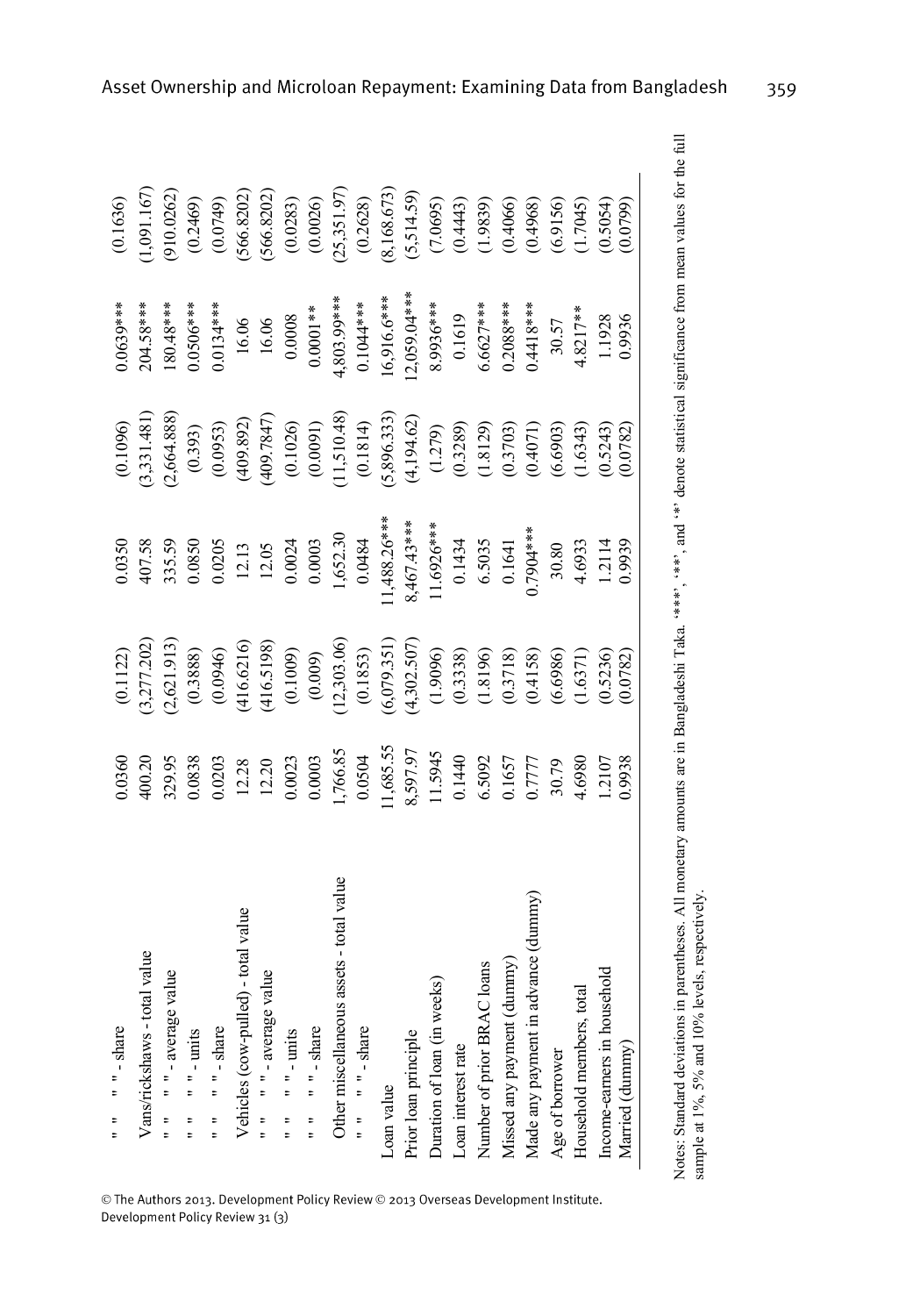|                                              | Variables                            | $\widehat{\mathbf{a}}$ | ව | $\mathbf{c}$ | ਰ | $\mathbf{\widehat{e}}$ | $\widehat{\epsilon}$                                                              | ⊛                                                                                                                                                                                                                                                                                                             | $\widehat{\mathbf{e}}$            | $\widehat{\epsilon}$ | €                                                                                                                                                      |
|----------------------------------------------|--------------------------------------|------------------------|---|--------------|---|------------------------|-----------------------------------------------------------------------------------|---------------------------------------------------------------------------------------------------------------------------------------------------------------------------------------------------------------------------------------------------------------------------------------------------------------|-----------------------------------|----------------------|--------------------------------------------------------------------------------------------------------------------------------------------------------|
| ලු $\widehat{\mathbf{g}}$                    | Successful loan repayment (dummy)    |                        |   |              |   |                        |                                                                                   |                                                                                                                                                                                                                                                                                                               |                                   |                      |                                                                                                                                                        |
| E                                            | Total (non-land) assets              |                        |   |              |   |                        |                                                                                   |                                                                                                                                                                                                                                                                                                               |                                   |                      |                                                                                                                                                        |
| $\widehat{\circ}$                            | Corrugated tin houses                |                        |   |              |   |                        |                                                                                   |                                                                                                                                                                                                                                                                                                               |                                   |                      |                                                                                                                                                        |
| ਦੇ                                           | Cows                                 |                        |   |              |   |                        |                                                                                   |                                                                                                                                                                                                                                                                                                               |                                   |                      |                                                                                                                                                        |
| $\widehat{\mathbf{e}}$                       | Goats and lambs                      |                        |   |              |   |                        |                                                                                   |                                                                                                                                                                                                                                                                                                               |                                   |                      |                                                                                                                                                        |
|                                              | Sewing machines                      |                        |   |              |   |                        |                                                                                   |                                                                                                                                                                                                                                                                                                               |                                   |                      |                                                                                                                                                        |
| $\circledcirc$                               | s and bicycles<br>Televisions, radio |                        |   |              |   |                        | - 3<br>- 3 3 3 3 5 5 4 6 6 6 7 6 7 6 7 6 7<br>- 3 6 6 6 6 6 6 6 6 6 6 6 6 6 6 6 6 |                                                                                                                                                                                                                                                                                                               |                                   |                      |                                                                                                                                                        |
| E                                            | Vans/rickshaws                       |                        |   |              |   |                        |                                                                                   |                                                                                                                                                                                                                                                                                                               |                                   |                      |                                                                                                                                                        |
|                                              | lled)<br>Vehicles (cow-pu            |                        |   |              |   |                        |                                                                                   |                                                                                                                                                                                                                                                                                                               |                                   |                      |                                                                                                                                                        |
| $\widehat{\Xi}$                              | Other miscellaneous assets           |                        |   |              |   |                        |                                                                                   |                                                                                                                                                                                                                                                                                                               |                                   |                      |                                                                                                                                                        |
|                                              | Land                                 |                        |   |              |   |                        |                                                                                   |                                                                                                                                                                                                                                                                                                               |                                   |                      |                                                                                                                                                        |
| $\mathfrak{S} \oplus \widehat{\mathfrak{g}}$ | Loan value                           |                        |   |              |   |                        |                                                                                   |                                                                                                                                                                                                                                                                                                               |                                   |                      |                                                                                                                                                        |
|                                              | nciple<br>Previous loan pri          |                        |   |              |   |                        |                                                                                   |                                                                                                                                                                                                                                                                                                               |                                   |                      |                                                                                                                                                        |
| $\widehat{\Xi}$                              | Duration of loan                     |                        |   |              |   |                        |                                                                                   |                                                                                                                                                                                                                                                                                                               |                                   |                      |                                                                                                                                                        |
| $\odot$                                      | Loan interest rate                   |                        |   |              |   |                        |                                                                                   |                                                                                                                                                                                                                                                                                                               |                                   |                      |                                                                                                                                                        |
| $\widehat{\mathbf{e}}$                       | <b>BRAC</b> loans<br>Number of prior |                        |   |              |   |                        |                                                                                   |                                                                                                                                                                                                                                                                                                               |                                   |                      |                                                                                                                                                        |
| $\widehat{\mathbf{e}}$                       | ent (dummy<br>Missed any paym        |                        |   |              |   |                        |                                                                                   |                                                                                                                                                                                                                                                                                                               |                                   |                      |                                                                                                                                                        |
| $\widehat{\Xi}$                              | Made any payment in advance (dummy)  |                        |   |              |   |                        |                                                                                   | $\begin{array}{c} 1.5 \\ 1.5 \\ 0.01 \\ 0.01 \\ 0.01 \\ 0.01 \\ 0.01 \\ 0.01 \\ 0.01 \\ 0.00 \\ 0.00 \\ 0.00 \\ 0.00 \\ 0.00 \\ 0.00 \\ 0.00 \\ 0.00 \\ 0.00 \\ 0.00 \\ 0.00 \\ 0.00 \\ 0.00 \\ 0.00 \\ 0.00 \\ 0.00 \\ 0.00 \\ 0.00 \\ 0.00 \\ 0.00 \\ 0.00 \\ 0.00 \\ 0.00 \\ 0.00 \\ 0.00 \\ 0.00 \\ 0.00$ | - 8 5 5 5 5 5 6 6 6 8 8 8 8 8 7 6 |                      | $-0.02$<br>$-0.03$<br>$-0.05$<br>$-0.05$<br>$-0.05$<br>$-0.05$<br>$-0.05$<br>$-0.05$<br>$-0.05$<br>$-0.05$<br>$-0.05$<br>$-0.05$<br>$-0.05$<br>$-0.05$ |
| $\odot$                                      | Age of borrower                      |                        |   |              |   |                        |                                                                                   |                                                                                                                                                                                                                                                                                                               |                                   |                      |                                                                                                                                                        |
|                                              | Household members, total             |                        |   |              |   |                        |                                                                                   |                                                                                                                                                                                                                                                                                                               |                                   |                      |                                                                                                                                                        |
| ਤਿ                                           | Income-earners in household          |                        |   |              |   |                        |                                                                                   |                                                                                                                                                                                                                                                                                                               |                                   |                      |                                                                                                                                                        |
| $\widehat{\epsilon}$                         | Married (dummy)                      |                        |   |              |   |                        |                                                                                   |                                                                                                                                                                                                                                                                                                               |                                   |                      |                                                                                                                                                        |

Table A2: Correlation matrix

 $\circledcirc$  The Authors 2013. Development Policy Review  $\circledcirc$ Development Policy Review 31 (3)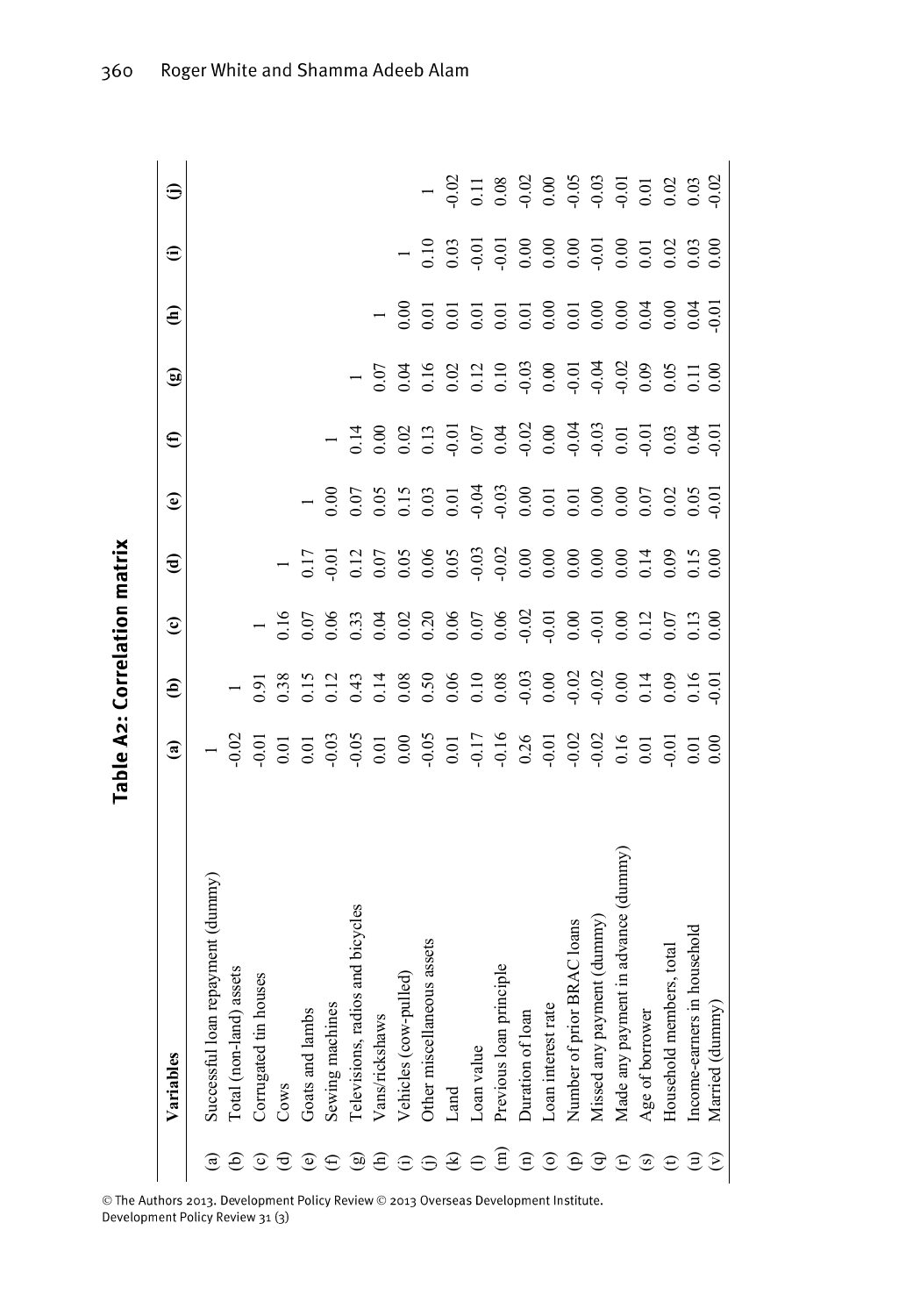|                              | Variables                            | $\mathfrak{D}$ | $\widehat{=}$                                                                                                                                                                                                                                                                                                   | $\widehat{\mathbf{E}}$ | $\widehat{\mathbf{e}}$                                                                                                                                                                               | $\widehat{\mathbf{e}}$                                                                                                                                                                                                                                                                              | $\widehat{\mathbf{e}}$                                                    | $\widehat{\mathbf{e}}$                                                         | $\widehat{\epsilon}$        | $\odot$                    | $\widehat{\epsilon}$ | $\widehat{\Xi}$ |
|------------------------------|--------------------------------------|----------------|-----------------------------------------------------------------------------------------------------------------------------------------------------------------------------------------------------------------------------------------------------------------------------------------------------------------|------------------------|------------------------------------------------------------------------------------------------------------------------------------------------------------------------------------------------------|-----------------------------------------------------------------------------------------------------------------------------------------------------------------------------------------------------------------------------------------------------------------------------------------------------|---------------------------------------------------------------------------|--------------------------------------------------------------------------------|-----------------------------|----------------------------|----------------------|-----------------|
| $\widehat{\mathbf{e}}$       | repayment (dummy)<br>Successful loan |                |                                                                                                                                                                                                                                                                                                                 |                        |                                                                                                                                                                                                      |                                                                                                                                                                                                                                                                                                     |                                                                           |                                                                                |                             |                            |                      |                 |
| ê                            | ) assets<br>Total (non-land)         |                |                                                                                                                                                                                                                                                                                                                 |                        |                                                                                                                                                                                                      |                                                                                                                                                                                                                                                                                                     |                                                                           |                                                                                |                             |                            |                      |                 |
| $\odot$                      | Corrugated tin houses                |                |                                                                                                                                                                                                                                                                                                                 |                        |                                                                                                                                                                                                      |                                                                                                                                                                                                                                                                                                     |                                                                           |                                                                                |                             |                            |                      |                 |
| ਰਿ                           | Cows                                 |                |                                                                                                                                                                                                                                                                                                                 |                        |                                                                                                                                                                                                      |                                                                                                                                                                                                                                                                                                     |                                                                           |                                                                                |                             |                            |                      |                 |
| $\circledcirc$               | Goats and lambs                      |                |                                                                                                                                                                                                                                                                                                                 |                        |                                                                                                                                                                                                      |                                                                                                                                                                                                                                                                                                     |                                                                           |                                                                                |                             |                            |                      |                 |
| $\boldsymbol{\oplus}$        | Se<br>Sewing machino                 |                |                                                                                                                                                                                                                                                                                                                 |                        |                                                                                                                                                                                                      |                                                                                                                                                                                                                                                                                                     |                                                                           |                                                                                |                             |                            |                      |                 |
| $\circledcirc$               | Televisions, radios and bicycles     |                |                                                                                                                                                                                                                                                                                                                 |                        |                                                                                                                                                                                                      |                                                                                                                                                                                                                                                                                                     |                                                                           |                                                                                |                             |                            |                      |                 |
| $\bigoplus$                  | Vans/rickshaws                       |                |                                                                                                                                                                                                                                                                                                                 |                        |                                                                                                                                                                                                      |                                                                                                                                                                                                                                                                                                     |                                                                           |                                                                                |                             |                            |                      |                 |
|                              | Vehicles (cow-pulled)                |                |                                                                                                                                                                                                                                                                                                                 |                        |                                                                                                                                                                                                      |                                                                                                                                                                                                                                                                                                     |                                                                           |                                                                                |                             |                            |                      |                 |
| $\widehat{\sigma}$           | eous assets<br>Other miscellan       |                |                                                                                                                                                                                                                                                                                                                 |                        |                                                                                                                                                                                                      |                                                                                                                                                                                                                                                                                                     |                                                                           |                                                                                |                             |                            |                      |                 |
| $\mathfrak{S} \ominus$       | Land                                 |                |                                                                                                                                                                                                                                                                                                                 |                        |                                                                                                                                                                                                      |                                                                                                                                                                                                                                                                                                     |                                                                           |                                                                                |                             |                            |                      |                 |
|                              | Loan value                           |                |                                                                                                                                                                                                                                                                                                                 |                        |                                                                                                                                                                                                      |                                                                                                                                                                                                                                                                                                     |                                                                           |                                                                                |                             |                            |                      |                 |
| $\widehat{\Xi}$              | Previous loan principle              |                |                                                                                                                                                                                                                                                                                                                 |                        |                                                                                                                                                                                                      |                                                                                                                                                                                                                                                                                                     |                                                                           |                                                                                |                             |                            |                      |                 |
| $\widehat{\Xi}$              | Duration of loan                     |                |                                                                                                                                                                                                                                                                                                                 |                        |                                                                                                                                                                                                      |                                                                                                                                                                                                                                                                                                     |                                                                           |                                                                                |                             |                            |                      |                 |
| $\widehat{\odot}$            | Loan interest rate                   |                |                                                                                                                                                                                                                                                                                                                 |                        |                                                                                                                                                                                                      |                                                                                                                                                                                                                                                                                                     |                                                                           |                                                                                |                             |                            |                      |                 |
| $\mathbf{\hat{e}}$           | Number of prior BRAC loans           |                | $\begin{array}{r} 1 \\ 0.75 \\ 0.00 \\ 0.01 \\ 0.00 \\ 0.01 \\ 0.00 \\ 0.00 \\ 0.00 \\ 0.00 \\ 0.00 \\ 0.00 \\ 0.00 \\ 0.00 \\ 0.00 \\ 0.00 \\ 0.00 \\ 0.00 \\ 0.00 \\ 0.00 \\ 0.00 \\ 0.00 \\ 0.00 \\ 0.00 \\ 0.00 \\ 0.00 \\ 0.00 \\ 0.00 \\ 0.00 \\ 0.00 \\ 0.00 \\ 0.00 \\ 0.00 \\ 0.00 \\ 0.00 \\ 0.00 \\$ |                        | $ \frac{1}{9}$ $\frac{0}{9}$ $\frac{0}{9}$ $\frac{3}{9}$ $\frac{3}{9}$ $\frac{0}{9}$ $\frac{0}{9}$ $\frac{0}{9}$ $\frac{0}{9}$ $\frac{0}{9}$ $\frac{0}{9}$ $\frac{0}{9}$ $\frac{0}{9}$ $\frac{0}{9}$ |                                                                                                                                                                                                                                                                                                     |                                                                           |                                                                                |                             |                            |                      |                 |
| $\Theta$                     | Missed any payment (dummy)           |                |                                                                                                                                                                                                                                                                                                                 |                        |                                                                                                                                                                                                      | $\begin{array}{c} 0.01 \\ 0.000 \\ 0.010 \\ 0.010 \\ 0.010 \\ 0.010 \\ 0.010 \\ 0.010 \\ 0.010 \\ 0.010 \\ 0.010 \\ 0.010 \\ 0.010 \\ 0.010 \\ 0.010 \\ 0.010 \\ 0.010 \\ 0.010 \\ 0.010 \\ 0.010 \\ 0.010 \\ 0.010 \\ 0.010 \\ 0.010 \\ 0.010 \\ 0.010 \\ 0.010 \\ 0.010 \\ 0.010 \\ 0.010 \\ 0.0$ | $-0.01$<br>$-0.06$<br>$-0.06$<br>$-0.05$<br>$-0.05$<br>$-0.05$<br>$-0.05$ |                                                                                |                             |                            |                      |                 |
| $\boldsymbol{\widehat{\Xi}}$ | Made any payment in advance (dummy)  |                |                                                                                                                                                                                                                                                                                                                 |                        |                                                                                                                                                                                                      |                                                                                                                                                                                                                                                                                                     |                                                                           |                                                                                |                             |                            |                      |                 |
| $\circledS$                  | Age of borrower                      |                |                                                                                                                                                                                                                                                                                                                 |                        |                                                                                                                                                                                                      |                                                                                                                                                                                                                                                                                                     |                                                                           |                                                                                |                             | $\overline{\phantom{0}}$   |                      |                 |
| $\bigoplus$                  | nbers, total<br>Household mem        |                |                                                                                                                                                                                                                                                                                                                 |                        |                                                                                                                                                                                                      |                                                                                                                                                                                                                                                                                                     |                                                                           | $\begin{array}{c} 0.13 \\ 0.01 \\ 0.01 \\ 0.01 \\ 0.01 \\ 0.01 \\ \end{array}$ | $-0.01$<br>$0.00$<br>$0.00$ |                            |                      |                 |
| $\widehat{\Xi}$              | Income-earners in household          |                |                                                                                                                                                                                                                                                                                                                 |                        |                                                                                                                                                                                                      |                                                                                                                                                                                                                                                                                                     |                                                                           |                                                                                |                             | $0.23$<br>$0.19$<br>$0.04$ | 0.34                 |                 |
| $\mathfrak{D}$               | $\hat{\mathbf{y}}$<br>Married (dumm  |                |                                                                                                                                                                                                                                                                                                                 |                        |                                                                                                                                                                                                      |                                                                                                                                                                                                                                                                                                     |                                                                           |                                                                                |                             |                            |                      | $-0.01$         |
|                              |                                      |                |                                                                                                                                                                                                                                                                                                                 |                        |                                                                                                                                                                                                      |                                                                                                                                                                                                                                                                                                     |                                                                           |                                                                                |                             |                            |                      |                 |

Asset Ownership and Microloan Repayment: Examining Data from Bangladesh

 $\circledcirc$  The Authors 2013. Development Policy Review  $\circledcirc$ Development Policy Review 31 (3)

Note:  $N = 34,255$ .

Note:  $N = 34,255$ .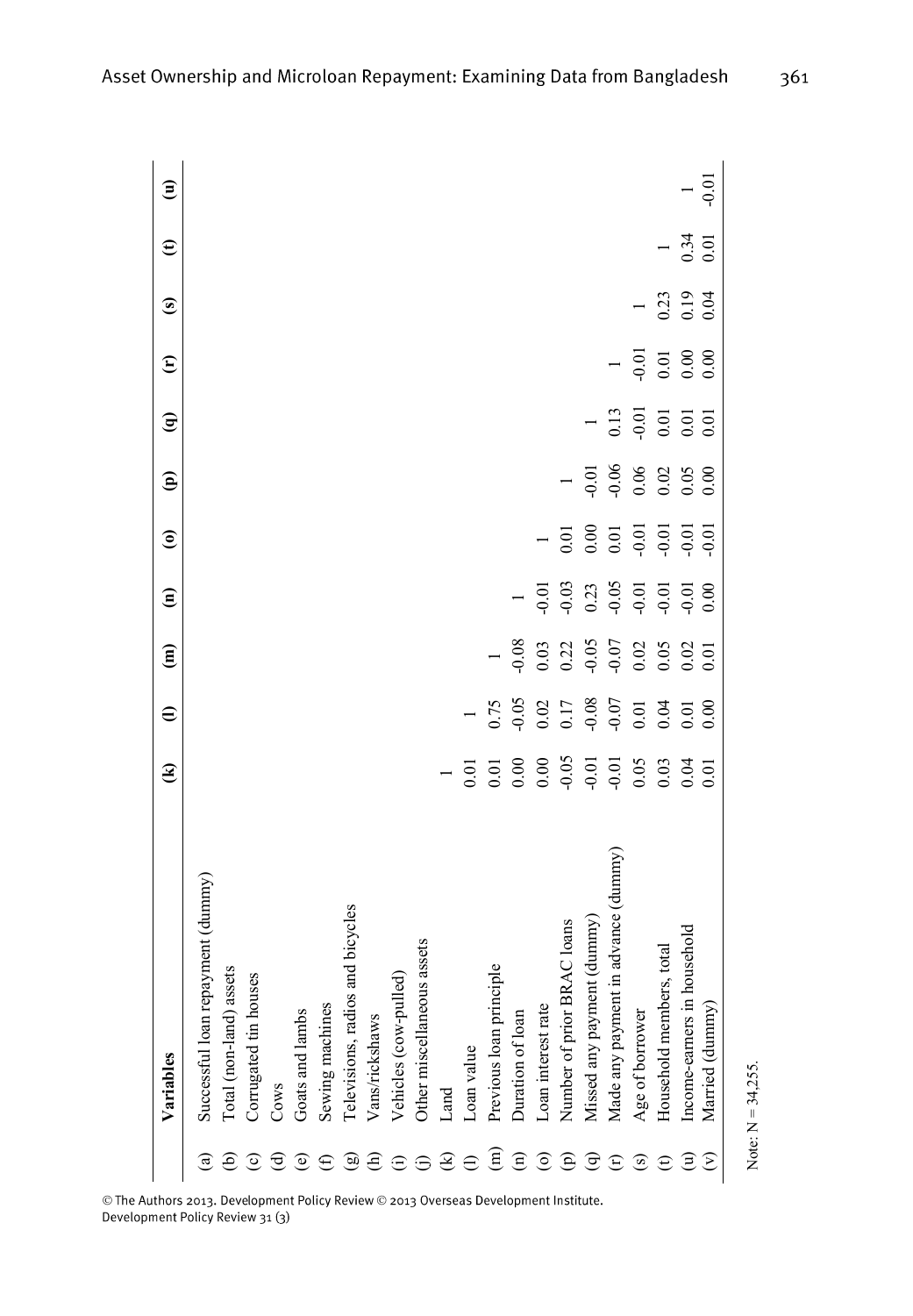| Variable:                           | (a)             | (b)             | $\left( \mathrm{c}\right)$ |
|-------------------------------------|-----------------|-----------------|----------------------------|
| Land (in acres)                     | $0.0006**$      | $0.0005***$     | $0.0005**$                 |
|                                     | (0.0002)        | (0.0002)        | (0.0002)                   |
| Value of total (non-land) assets    | $-2.6E-08**$    | $-2.4E-08***$   | $-2.2E - 08**$             |
|                                     | (0.0000)        | (0.0000)        | (0.0000)                   |
| Previous loan principle             | $-3.3E - 06***$ | $-2.4E - 06***$ | $-2.3E - 06***$            |
|                                     | (0.0000)        | (0.0000)        | (0.0000)                   |
| Duration of loan (in weeks)         | $0.0056***$     | $0.0034***$     | $0.0031***$                |
|                                     | (0.0014)        | (0.0013)        | (0.0009)                   |
| Loan interest rate                  | $-0.0018**$     | $-0.0002$       | $-0.0001$                  |
|                                     | (0.0009)        | (0.0005)        | (0.0004)                   |
| Missed any payment (dummy)          | $-0.0516***$    | $-0.0616*$      | $-0.07*$                   |
|                                     | (0.0037)        | (0.0332)        | (0.0382)                   |
| Made any payment in advance (dummy) | $0.056***$      | $0.0397***$     | $0.0382***$                |
|                                     | (0.0069)        | (0.0062)        | (0.0036)                   |
| Number of prior BRAC loans          | $0.0024**$      | $0.0019**$      | 0.0016                     |
|                                     | (0.0012)        | (0.001)         | (0.001)                    |
| Age of borrower                     | $0.0027***$     | $0.0023***$     | $0.002***$                 |
|                                     | (0.0008)        | (0.0006)        | (0.0004)                   |
| Age of borrower squared             | $-0.000038***$  | $-3.4E - 05***$ | $-2.8E - 05***$            |
|                                     | (0.00001)       | (0.00001)       | (0.00001)                  |
| Household members, total            | $-0.0014**$     | $-0.0012**$     | $-0.001***$                |
|                                     | (0.0006)        | (0.0005)        | (0.0002)                   |
| Income-earners in household         | $0.004***$      | $0.0036***$     | $0.0027***$                |
|                                     | (0.0009)        | (0.0008)        | (0.0009)                   |
| Married (dummy)                     | $-0.0009$       | $-0.0004$       | 0.0011                     |
|                                     | (0.0086)        | (0.0081)        | (0.0088)                   |
| Time (month/year) dummies           | No              | Yes             | Yes                        |
| Geographic (region) dummies         | N <sub>0</sub>  | N <sub>0</sub>  | Yes                        |
| N                                   | 34,255          | 34,255          | 34,255                     |
| Pseudo $R^2$                        | 0.1938          | 0.248           | 0.2607                     |
| Log likelihood full model           | $-4,312.49$     | $-4,022.22$     | $-3,954.32$                |
| Count $R^2$                         | 0.965           | 0.967           | 0.966                      |

### Table A3: Asset holdings and loan repayment likelihoods

Notes: Marginal effects reported with standard errors in parentheses. '\*\*\*', "\*\*", and '\*' denotes significance from zero at the 1%, 5%, and 10% levels, respectively.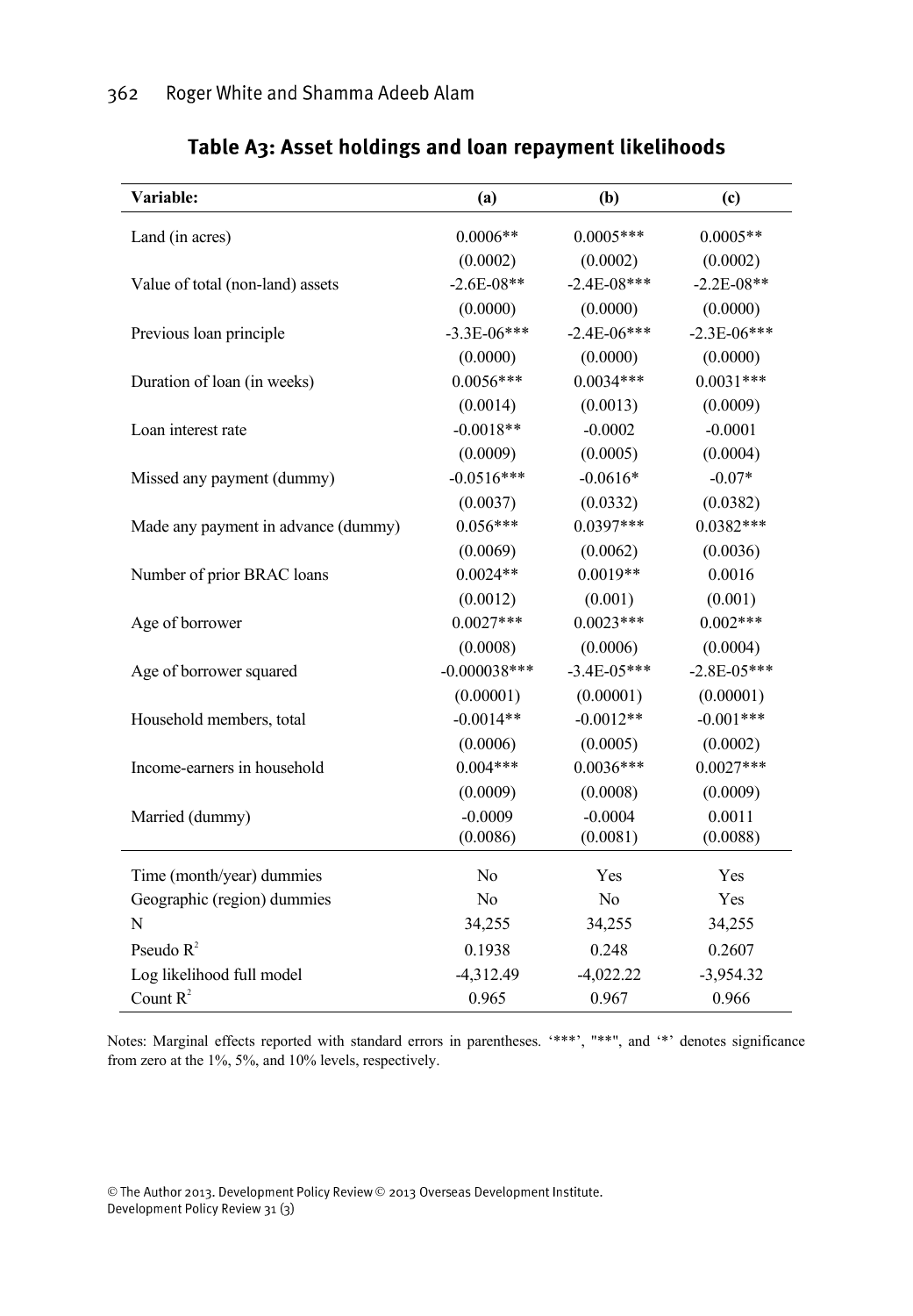| <b>Asset measure:</b>               | <b>Total value</b><br>of assets | Average<br>asset value | Number of<br>assets<br>(units) | Share of<br>total (non-<br>land) assets |
|-------------------------------------|---------------------------------|------------------------|--------------------------------|-----------------------------------------|
| Variables:                          | (a)                             | (b)                    | (c)                            | (d)                                     |
| Land (in acres)                     | $0.0004**$                      | $0.0004**$             | $0.0004**$                     | $0.0004**$                              |
|                                     | (0.0002)                        | (0.0002)               | (0.0002)                       | (0.0002)                                |
| Corrugated tin houses               | 3.5E-08                         | 1.3E-08                | $0.0033*$                      | 0.0042                                  |
|                                     | (0.0000)                        | (0.0000)               | (0.0019)                       | (0.0029)                                |
| Cows                                | 3.2E-08                         | 2.1E-07                | $-0.0001$                      | 0.0033                                  |
|                                     | (0.0000)                        | (0.0000)               | (0.0005)                       | (0.0032)                                |
| Goats and lambs                     | 7.4E-07                         | 1.3E-06                | 0.0006                         | 0.0046                                  |
|                                     | (0.0000)                        | (0.0000)               | (0.0008)                       | (0.0094)                                |
| Sewing machines                     | $-1.3E-06*$                     | $-1.6E-06**$           | $-0.0067***$                   | $-0.022***$                             |
|                                     | (0.0000)                        | (0.0000)               | (0.0019)                       | (0.0085)                                |
| Televisions, radios and bicycles    | $-6.4E - 07***$                 | $-9.3E - 07***$        | $-0.0045***$                   | $-0.018***$                             |
|                                     | (0.0000)                        | (0.0000)               | (0.0016)                       | (0.0039)                                |
| Vans/rickshaws                      | 8.7E-07***                      | $1.2E - 06***$         | $0.0044***$                    | 0.0113                                  |
|                                     | (0.0000)                        | (0.0000)               | (0.0013)                       | (0.0069)                                |
| Vehicles (cow-pulled)               | $-1.4E-06*$                     | $-1.7E - 06**$         | 0.0002                         | 0.0167                                  |
|                                     | (0.0000)                        | (0.0000)               | (0.0038)                       | (0.0423)                                |
| Other miscellaneous assets          | $-1.0E - 07***$                 | ----                   | ----                           | $-0.0124***$                            |
|                                     | (0.0000)                        |                        |                                | (0.0026)                                |
| Previous loan principle             | $-2.2E - 06***$                 | $-2.2E - 06***$        | $-2.2E - 06***$                | $-2.1E - 06***$                         |
|                                     | (0.0000)                        | (0.0000)               | (0.0000)                       | (0.0000)                                |
| Duration of loan (in weeks)         | $0.003***$                      | $0.003***$             | $0.003***$                     | $0.003***$                              |
|                                     | (0.0009)                        | (0.0009)               | (0.0009)                       | (0.0009)                                |
| Loan interest rate                  | $-0.0002$                       | $-0.0002$              | $-0.0002$                      | $-0.0002$                               |
|                                     | (0.0004)                        | (0.0004)               | (0.0005)                       | (0.0005)                                |
| Missed any payment (dummy)          | $-0.0715*$                      | $-0.0717*$             | $-0.0714*$                     | $-0.0743**$                             |
|                                     | (0.0376)                        | (0.0376)               | (0.0377)                       | (0.0377)                                |
| Made any payment in advance (dummy) | $0.0375***$                     | $0.0374***$            | $0.0378***$                    | $0.0375***$                             |
|                                     | (0.0037)                        | (0.0037)               | (0.0036)                       | (0.0038)                                |
| Number of prior BRAC loans          | $0.0014*$                       | $0.0014*$              | $0.0014*$                      | $0.0011*$                               |
|                                     | (0.0008)                        | (0.0008)               | (0.0008)                       | (0.0007)                                |
| Age of borrower                     | $0.002***$                      | $0.002***$             | $0.002***$                     | $0.0019***$                             |
|                                     | (0.0004)                        | (0.0004)               | (0.0004)                       | (0.0004)                                |
| Age of borrower squared             | $-2.8E - 05***$                 | $-2.7E - 05***$        | $-2.8E - 05***$                | $-2.7E - 05***$                         |
|                                     | (0.00001)                       | (0.00001)              | (0.00001)                      | (0.00001)                               |
| Household members, total            | $-0.001***$                     | $-0.001***$            | $-0.001***$                    | $-0.001***$                             |
|                                     | (0.0002)                        | (0.0002)               | (0.0002)                       | (0.0002)                                |

## Table A4: Decomposed asset holdings and loan repayment likelihoods

© The Author 2013. Development Policy Review © 2013 Overseas Development Institute. Development Policy Review 31 (3)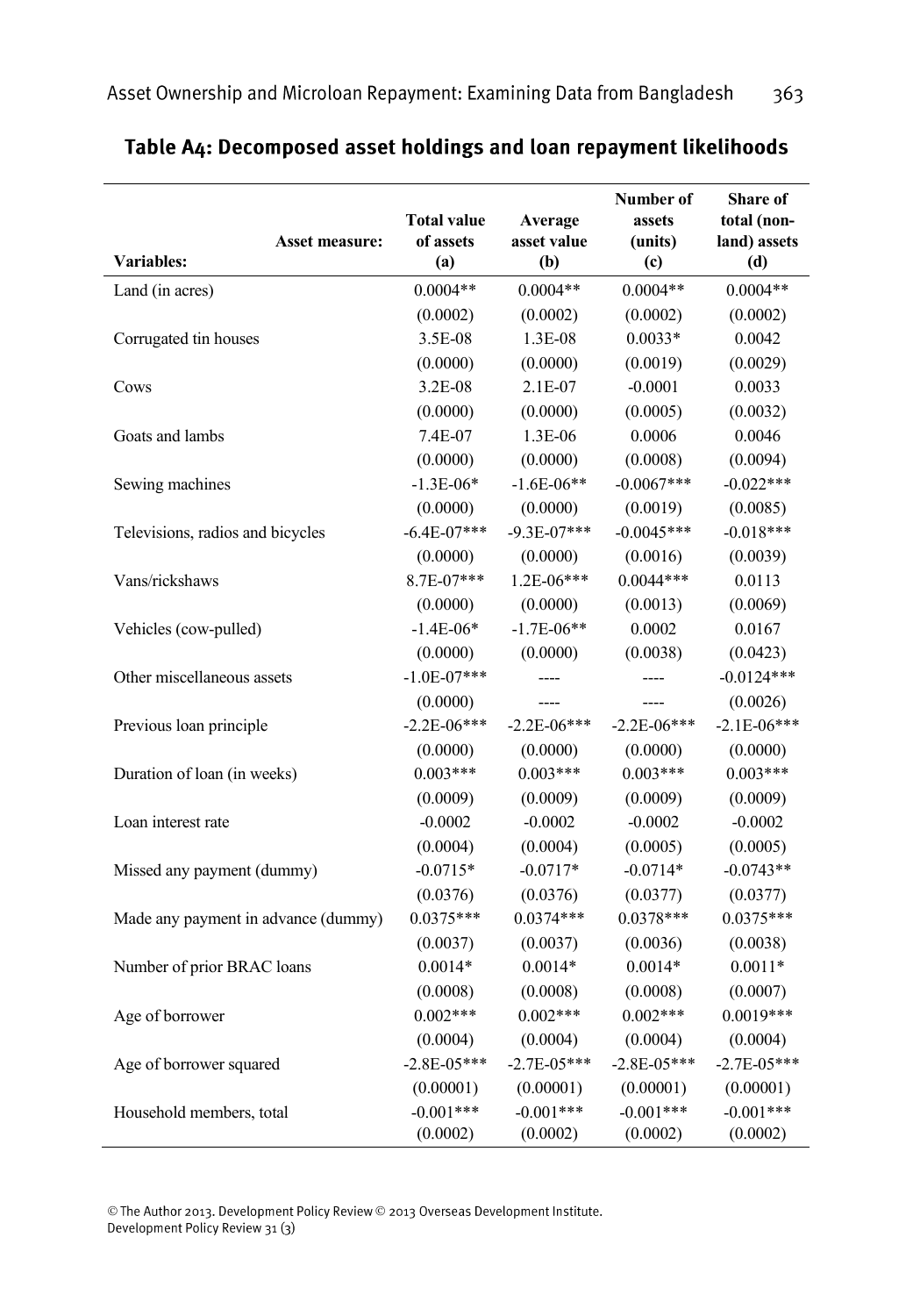| <b>Asset measure:</b><br>Variables: | Total<br>value of<br>assets<br>(a) | Average<br>asset value<br>(b) | Number of<br>assets<br>(units)<br>(c) | Share of<br>total (non-<br>land)<br>assets<br>(d) |
|-------------------------------------|------------------------------------|-------------------------------|---------------------------------------|---------------------------------------------------|
| Income-earners in household         | $0.0027$ ***                       | $0.0028***$                   | $0.0025**$                            | $0.0026$ ***                                      |
|                                     | (0.0009)                           | (0.0009)                      | (0.0011)                              | (0.0009)                                          |
| Married (dummy)                     | 0.0005                             | 0.0004                        | 0.0007                                | $-0.0011$                                         |
|                                     | (0.0086)                           | (0.0086)                      | (0.009)                               | (0.0088)                                          |
| Constant                            | $-0.1278$                          | $-0.1125$                     | $-0.1621$                             | $-0.07$                                           |
|                                     | (0.628)                            | (0.6321)                      | (0.665)                               | (0.6359)                                          |
| N                                   | 34,255                             | 34,255                        | 34,255                                | 34,255                                            |
| Pseudo $R^2$                        | 0.2608                             | 0.2651                        | 0.265                                 | 0.2648                                            |
| Log likelihood full model           | $-3.953.99$                        | $-3,930.97$                   | $-3,931.19$                           | $-3,932.53$                                       |
| Count $R^2$                         | 0.966                              | 0.966                         | 0.966                                 | 0.966                                             |

### Table A4: Cont'd

Notes: See Table A3. Time (month and year) and geographic region dummy variables included in all estimations; however, coefficients are not reported here.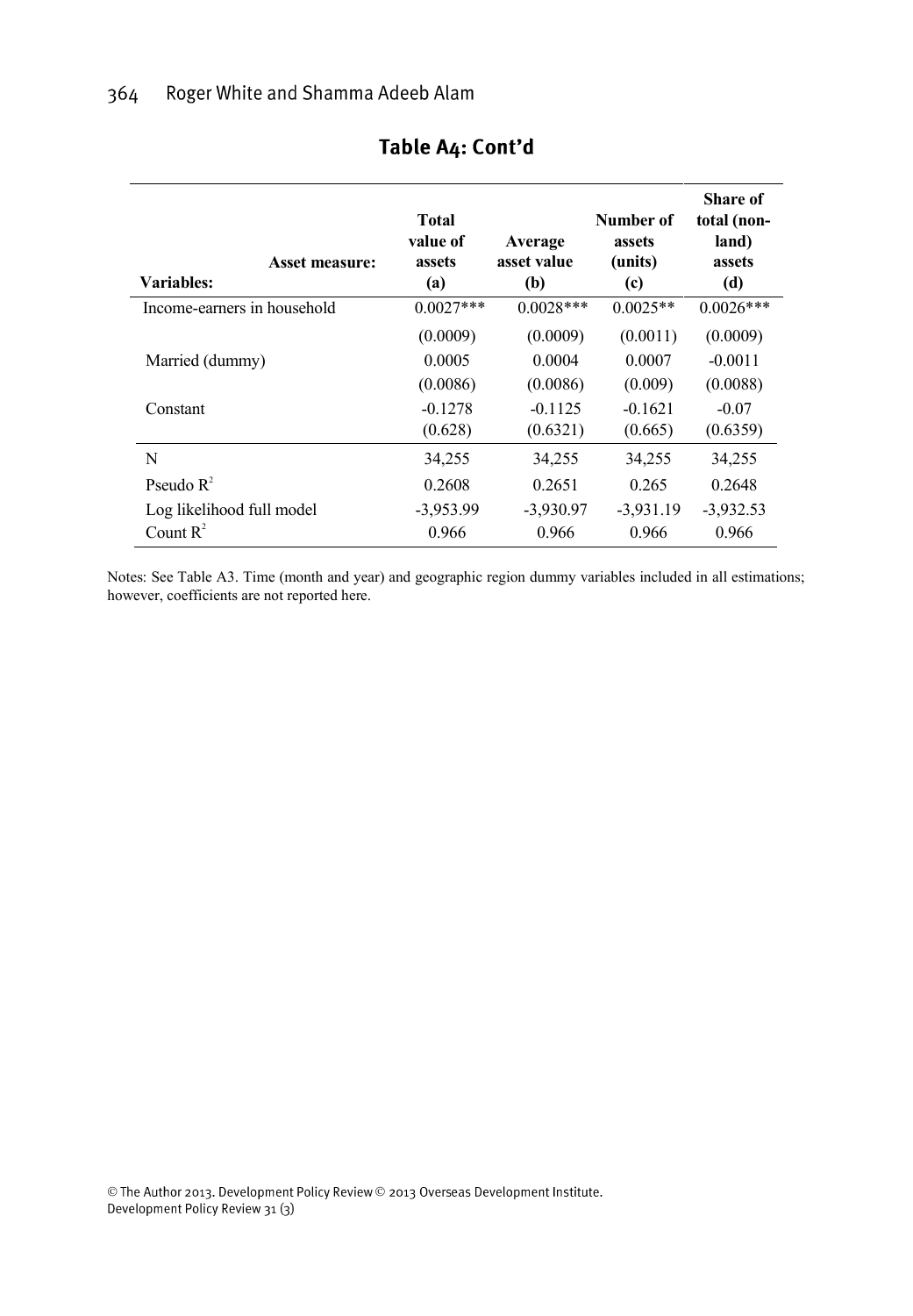| <b>Asset measure:</b>               | <b>Total value</b><br>of assets | Average<br>asset value | Number of<br>assets<br>(units) | Share of<br>total (non-<br>land) assets |
|-------------------------------------|---------------------------------|------------------------|--------------------------------|-----------------------------------------|
| Variables:                          | (a)                             | (b)                    | (c)                            | (d)                                     |
| Land (in acres)                     | $0.0004**$                      | $0.0004**$             | $0.0004**$                     | $0.0004**$                              |
|                                     | (0.0002)                        | (0.0002)               | (0.0002)                       | (0.0002)                                |
| Income-generating assets            | 1.8E-08                         | $-7.7E-09$             | 0.0008                         | 0.004                                   |
|                                     | (0.0000)                        | (0.0000)               | (0.0008)                       | (0.0029)                                |
| Non-income-generating assets        | $-1.5E - 07***$                 | $-9.5E - 07***$        | $-0.0046***$                   | $-0.0143***$                            |
|                                     | (0.0000)                        | (0.0000)               | (0.0017)                       | (0.003)                                 |
| Previous loan principle             | $-2.3E - 06***$                 | $-2.2E - 06***$        | $-2.2E - 06***$                | $-2.1E-06***$                           |
|                                     | (0.0000)                        | (0.0000)               | (0.0000)                       | (0.0000)                                |
| Duration of loan (in weeks)         | $0.0031***$                     | $0.0031***$            | $0.0031***$                    | $0.003***$                              |
|                                     | (0.0009)                        | (0.0009)               | (0.0009)                       | (0.0009)                                |
| Loan interest rate                  | $-0.0002$                       | $-0.0001$              | $-0.0002$                      | $-0.0002$                               |
|                                     | (0.0004)                        | (0.0004)               | (0.0004)                       | (0.0005)                                |
| Missed any payment (dummy)          | $-0.0709*$                      | $-0.0716*$             | $-0.0703*$                     | $-0.074*$                               |
|                                     | (0.0384)                        | (0.0381)               | (0.0379)                       | (0.0381)                                |
| Made any payment in advance (dummy) | $0.0379***$                     | $0.0375***$            | $0.0377***$                    | $0.0376***$                             |
|                                     | (0.0037)                        | (0.0036)               | (0.0036)                       | (0.0038)                                |
| Number of prior BRAC loans          | 0.0015                          | 0.0014                 | $0.0014*$                      | $0.0011*$                               |
|                                     | (0.0009)                        | (0.0009)               | (0.0009)                       | (0.0007)                                |
| Age of borrower                     | $0.002***$                      | $0.002***$             | $0.002***$                     | $0.0019***$                             |
|                                     | (0.0004)                        | (0.0004)               | (0.0004)                       | (0.0004)                                |
| Age of borrower squared             | $-2.8E - 05***$                 | $-2.7E - 05***$        | $-2.7E - 05***$                | $-2.7E - 05***$                         |
|                                     | (0.00001)                       | (0.00001)              | (0.00001)                      | (0.00001)                               |
| Household members, total            | $-0.001***$                     | $-0.001***$            | $-0.001***$                    | $-0.001***$                             |
|                                     | (0.0002)                        | (0.0002)               | (0.0002)                       | (0.0002)                                |
| Income-earners in household         | $0.0026***$                     | $0.003***$             | $0.0026***$                    | $0.0025***$                             |
|                                     | (0.0009)                        | (0.0009)               | (0.001)                        | (0.0009)                                |
| Married (dummy)                     | 0.0005                          | 0.0012                 | 0.0015                         | $-0.0009$                               |
|                                     | (0.0087)                        | (0.0087)               | (0.0088)                       | (0.009)                                 |
| $\mathbf N$                         | 34,255                          | 34,255                 | 34,255                         | 34,255                                  |
| Pseudo $R^2$                        | 0.267                           | 0.2625                 | 0.2633                         | 0.2626                                  |
| Log likelihood full model           | $-3,920.99$                     | $-3,944.98$            | $-3,940.45$                    | $-3,944.24$                             |
| Count $R^2$                         | 0.967                           | 0.966                  | 0.966                          | 0.966                                   |

### Table A5: Productive asset holdings and loan repayment likelihoods

Notes: See Table A4.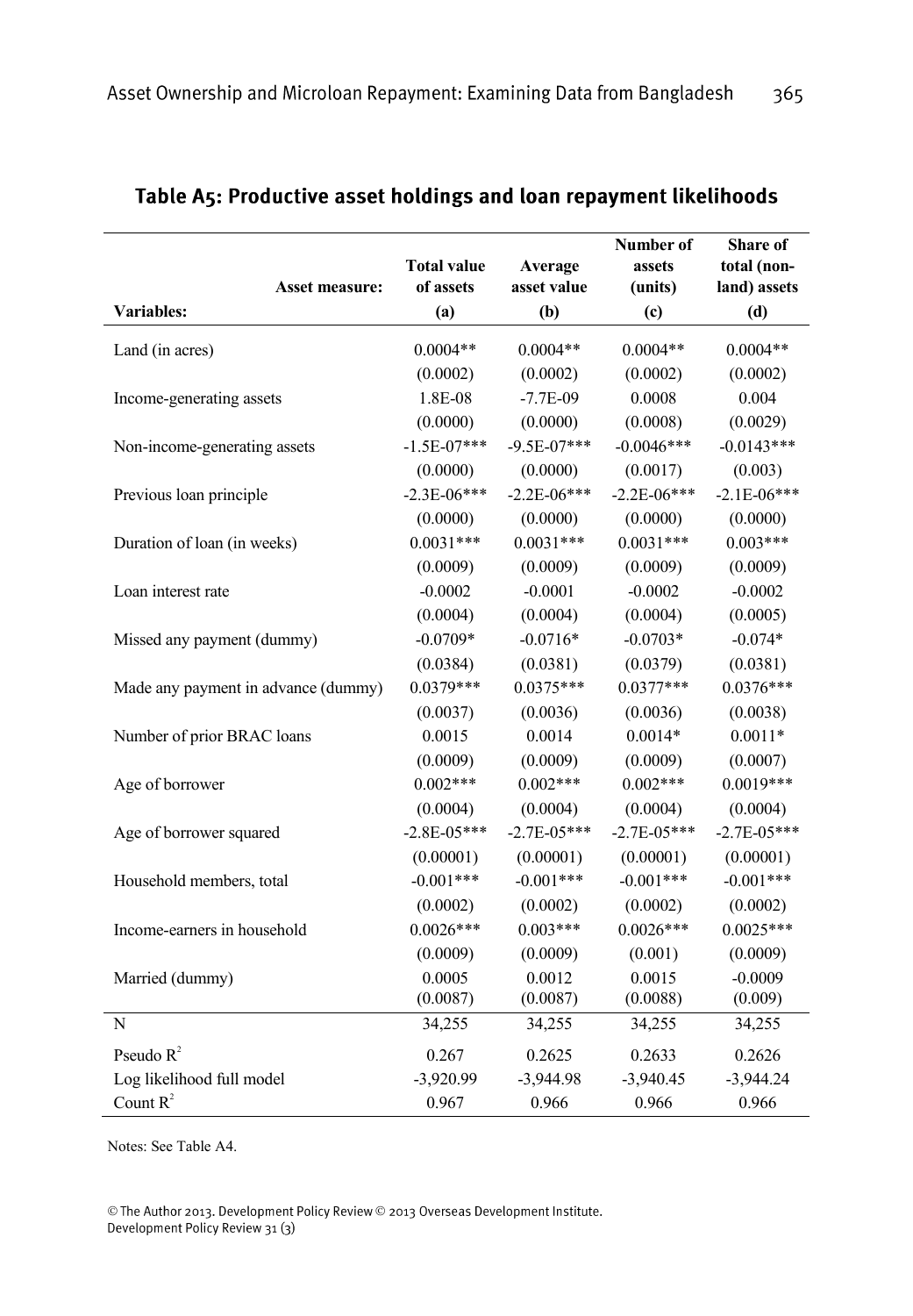Table A6: Productive/non-productive asset holdings and loan repayment likelihoods, alternative asset classifications

|                                     |                                 |                                                                        |                    |                            |                                 |                        | First Corrugated Tin House considered "non-income- |                            |
|-------------------------------------|---------------------------------|------------------------------------------------------------------------|--------------------|----------------------------|---------------------------------|------------------------|----------------------------------------------------|----------------------------|
|                                     |                                 | All Corrugated Tin Houses considered<br>"non-income-generating assets" |                    |                            |                                 | generating"            | generating"; Additional houses considered "income- |                            |
|                                     |                                 |                                                                        | Number of          | Share of                   |                                 |                        | Number of                                          | Share of                   |
| measure:<br><b>Asset</b>            | <b>Total value</b><br>of assets | asset value<br>Average                                                 | assets<br>(mnits)  | and) assets<br>total (non- | <b>Total value</b><br>of assets | asset value<br>Average | assets<br>(units)                                  | and) assets<br>total (non- |
| Variables:                          | $\widehat{\mathbf{a}}$          | ê                                                                      | $\hat{\mathbf{c}}$ | ਰ                          | $\widehat{\mathbf{e}}$          | $\widehat{\epsilon}$   | $\mathbf{\widehat{e}}$                             | €                          |
| Land (in acres)                     | $0.0004**$                      | $0.0004**$                                                             | $0.0004**$         | $0.0004**$                 | $0.0004**$                      | $0.0004**$             | $0.0004**$                                         | $0.0004**$                 |
|                                     | (0.0002)                        | (0.0002)                                                               | (0.0002)           | (0.0002)                   | (0.0002)                        | (0.0002)               | (0.0002)                                           | (0.0002)                   |
| Income-generating assets            | 5.3E-08                         | 2.9E-07                                                                | 0.0002             | 0.0031                     | $3.6E-08$                       | 1.3E-07                | 0.0001                                             | 0.003                      |
|                                     | (0.000)                         | (0.0000)                                                               | (0.0005)           | (0.0033)                   | (0.0000)                        | (0.0000)               | (0.0005)                                           | (0.0038)                   |
| Non-income-generating assets        | $-2.6E-08***$                   | 3.5E-08                                                                | $-0.0001***$       | 0.0012                     | $-8.3E-08***$                   | 1.7E-08                | $-0.0001$ ***                                      | 0.001                      |
|                                     | (0.0000)                        | (0.0000)                                                               | (0.00003)          | (0.0017)                   | (0.0000)                        | (0.0000)               | (0.00003)                                          | (0.0014)                   |
| Previous loan principle             | $-2.3E-06***$                   | $-2.3E-06***$                                                          | $-2.2E-06***$      | $-2.3E-06***$              | $-2.2E-06***$                   | $-2.3E-06***$          | $-2.2E-06***$                                      | $-2.3E-06***$              |
|                                     | (0.0000)                        | (0.0000)                                                               | (0.0000)           | (0.0000)                   | (0.0000)                        | (0.0000)               | (0.0000)                                           | (0.0000)                   |
| Duration of loan (in weeks)         | $0.0031***$                     | $0.0031***$                                                            | $0.0031***$        | $0.0031***$                | $0.0031***$                     | $0.0031***$            | $0.0031***$                                        | $0.0031***$                |
|                                     | (0.0009)                        | (0.0009)                                                               | (0.0009)           | (0.0009)                   | (0.0009)                        | (0.0009)               | (0.0009)                                           | (0.0009)                   |
| Loan interest rate                  | $-0.0002$                       | $-0.0001$                                                              | $-0.0002$          | $-0.0002$                  | $-0.0002$                       | $-0.0001$              | $-0.0002$                                          | $-0.0002$                  |
|                                     | (0.0004)                        | (0.0004)                                                               | (0.0004)           | (0.0004)                   | (0.0004)                        | (0.0004)               | (0.0005)                                           | (0.0004)                   |
| Missed any payment (dummy)          | $-0.07*$                        | $-0.0699*$                                                             | $-0.0717*$         | $-0.0697*$                 | $-0.0702*$                      | $-0.0698*$             | $-0.0719*$                                         | $-0.0698*$                 |
|                                     | (0.0393)                        | (0.0392)                                                               | (0.0388)           | (0.0393)                   | (0.0394)                        | (0.0393)               | (0.0388)                                           | (0.0393)                   |
| Made any payment in advance (dummy) | $0.0381***$                     | $0.0382***$                                                            | $0.0379***$        | $0.0382***$                | 0.0379***                       | $0.0381***$            | $0.0379***$                                        | $0.0382***$                |
|                                     | (0.0031)                        | (0.0031)                                                               | (0.0032)           | (0.0031)                   | (0.003)                         | (0.0031)               | (0.0032)                                           | (0.0031)                   |
| Number of prior BRAC loans          | 0.0016                          | $0.0016*$                                                              | $0.0013*$          | 0.0016                     | 0.0014                          | 0.0016                 | $0.0013*$                                          | $0.0016*$                  |
|                                     | (0.001)                         | (0.001)                                                                | (0.0008)           | (0.001)                    | (0.0009)                        | (0.001)                | (0.0008)                                           | (0.0009)                   |

 $\circledcirc$  The Authors 2013. Development Policy Review  $\circledcirc$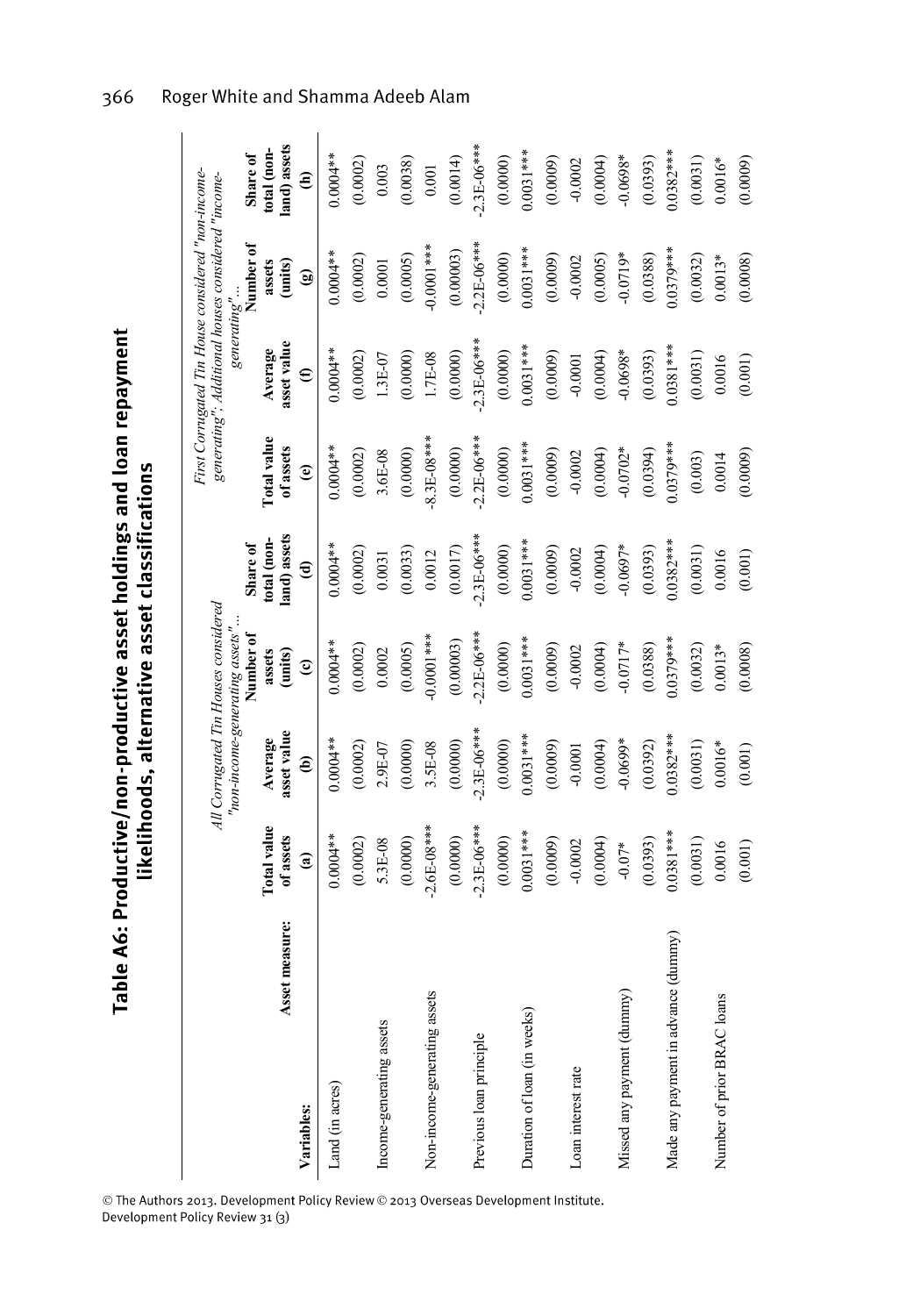| Age of borrower             | $0.002***$                                                                                                                                                                     | $0.002***$                                                       | $0.0019***$                                                                                                             | $0.002***$                                                                                                                                                    | $0.002***$                                                                                                                                               | $0.002***$                                                                                                                                    | $0.0019***$                                                                                                                                                                                                                                                                                                        | $0.002***$                                                                                                                                                  |
|-----------------------------|--------------------------------------------------------------------------------------------------------------------------------------------------------------------------------|------------------------------------------------------------------|-------------------------------------------------------------------------------------------------------------------------|---------------------------------------------------------------------------------------------------------------------------------------------------------------|----------------------------------------------------------------------------------------------------------------------------------------------------------|-----------------------------------------------------------------------------------------------------------------------------------------------|--------------------------------------------------------------------------------------------------------------------------------------------------------------------------------------------------------------------------------------------------------------------------------------------------------------------|-------------------------------------------------------------------------------------------------------------------------------------------------------------|
|                             |                                                                                                                                                                                | (0.0004)                                                         | (0.0004)                                                                                                                |                                                                                                                                                               |                                                                                                                                                          | (0.0004)                                                                                                                                      |                                                                                                                                                                                                                                                                                                                    | (0.0004)                                                                                                                                                    |
| Age of borrower squared     |                                                                                                                                                                                | $2.8E-05***$                                                     | $0.00003***$                                                                                                            |                                                                                                                                                               |                                                                                                                                                          |                                                                                                                                               |                                                                                                                                                                                                                                                                                                                    |                                                                                                                                                             |
|                             |                                                                                                                                                                                |                                                                  |                                                                                                                         |                                                                                                                                                               |                                                                                                                                                          |                                                                                                                                               |                                                                                                                                                                                                                                                                                                                    |                                                                                                                                                             |
| Household members, total    |                                                                                                                                                                                | $(0.00001)$<br>-0.001 ***                                        |                                                                                                                         |                                                                                                                                                               |                                                                                                                                                          |                                                                                                                                               |                                                                                                                                                                                                                                                                                                                    |                                                                                                                                                             |
|                             | $\begin{array}{l} (0.0004) \\ 0.00003*** \\ (0.00001) \\ \textrm{-} 0.001*** \\ (0.0002) \\ (0.0002) \\ (0.0026*** \\ (0.001) \\ (0.001) \\ (0.008) \\ (0.008) \\ \end{array}$ | $(0.0002)$<br>$0.0022**$<br>$(0.0009)$<br>$0.0009$<br>$(0.0089)$ |                                                                                                                         |                                                                                                                                                               |                                                                                                                                                          |                                                                                                                                               |                                                                                                                                                                                                                                                                                                                    | $\begin{array}{l} 0.00003^{***} \\ (0.00001) \\ -0.001^{***} \\ (0.0002) \\ (0.0002^{***} \\ 0.002^{***} \\ (0.001) \\ (0.0009) \\ (0.0088) \\ \end{array}$ |
| Income-earners in household |                                                                                                                                                                                |                                                                  |                                                                                                                         |                                                                                                                                                               |                                                                                                                                                          |                                                                                                                                               |                                                                                                                                                                                                                                                                                                                    |                                                                                                                                                             |
|                             |                                                                                                                                                                                |                                                                  |                                                                                                                         |                                                                                                                                                               |                                                                                                                                                          |                                                                                                                                               |                                                                                                                                                                                                                                                                                                                    |                                                                                                                                                             |
| Married (dummy)             |                                                                                                                                                                                |                                                                  |                                                                                                                         |                                                                                                                                                               |                                                                                                                                                          |                                                                                                                                               |                                                                                                                                                                                                                                                                                                                    |                                                                                                                                                             |
|                             |                                                                                                                                                                                |                                                                  | $\begin{array}{l} (0.00001) \\ -0.001^{***} \\ (0.0002) \\ (0.00025^{***} \\ (0.0008) \\ (0.0004 \\ \hline \end{array}$ | $\begin{array}{l} (0.0004) \\ (0.0003*** \\ (0.00001** \\ -0.001*** \\ (0.0002) \\ (0.0002*** \\ (0.0009) \\ (0.0009) \\ (0.0009) \\ (0.0088) \\ \end{array}$ | $\begin{array}{l} (0.0004) \\ 0.00003*** \\ (0.00001) \\ -0.001*** \\ (0.0003) \\ (0.0003) \\ (0.002*** \\ (0.001) \\ (0.001) \\ (0.008) \\ \end{array}$ | $\begin{array}{l} 0.00003**\cr (0.00001)\cr (0.00001)\cr (0.0002)\cr (0.0002)*\cr (0.001)*\cr (0.001)\cr (0.0009)\cr (0.0088)\cr \end{array}$ | $\begin{array}{l} (0.0004) \\ 0.00003^{***} \\ (0.00001) \\ -0.001^{***} \\ (0.0002) \\ (0.0002) \\ (0.0009) \\ (0.0002) \\ (0.0002) \\ (0.0002) \\ (0.0002) \\ (0.0002) \\ (0.0002) \\ (0.0002) \\ (0.0002) \\ (0.0002) \\ (0.0002) \\ (0.0002) \\ (0.0002) \\ (0.0002) \\ (0.0002) \\ (0.0002) \\ (0.0002) \\ ($ |                                                                                                                                                             |
|                             |                                                                                                                                                                                | 34,255                                                           | 34,255                                                                                                                  | 34,255                                                                                                                                                        | 34,255                                                                                                                                                   |                                                                                                                                               | 34,255                                                                                                                                                                                                                                                                                                             | 34,255<br>0.2606                                                                                                                                            |
| Pseudo R <sup>2</sup>       | 34,255<br>0.2609                                                                                                                                                               | 0.2607                                                           | 0.2635                                                                                                                  | 0.2605                                                                                                                                                        | 0.2622                                                                                                                                                   | 34,255<br>0.2606                                                                                                                              | 0.2636                                                                                                                                                                                                                                                                                                             |                                                                                                                                                             |
| Log likelihood full model   | 3,953.50                                                                                                                                                                       | 3,954.30                                                         | 3.939.33                                                                                                                | $-3.955.48$                                                                                                                                                   | -3,946.38                                                                                                                                                | 3.954.76                                                                                                                                      | 3,939.01                                                                                                                                                                                                                                                                                                           | $-3.954.98$                                                                                                                                                 |
| Count $R^2$                 | 0.966                                                                                                                                                                          | 0.966                                                            | 0.966                                                                                                                   | 0.966                                                                                                                                                         | 0.966                                                                                                                                                    | 0.966                                                                                                                                         | 0.966                                                                                                                                                                                                                                                                                                              | 0.966                                                                                                                                                       |
| Notes: See Table A4.        |                                                                                                                                                                                |                                                                  |                                                                                                                         |                                                                                                                                                               |                                                                                                                                                          |                                                                                                                                               |                                                                                                                                                                                                                                                                                                                    |                                                                                                                                                             |

 $\circledcirc$  The Authors 2013. Development Policy Review  $\circledcirc$ Development Policy Review 31 (3)